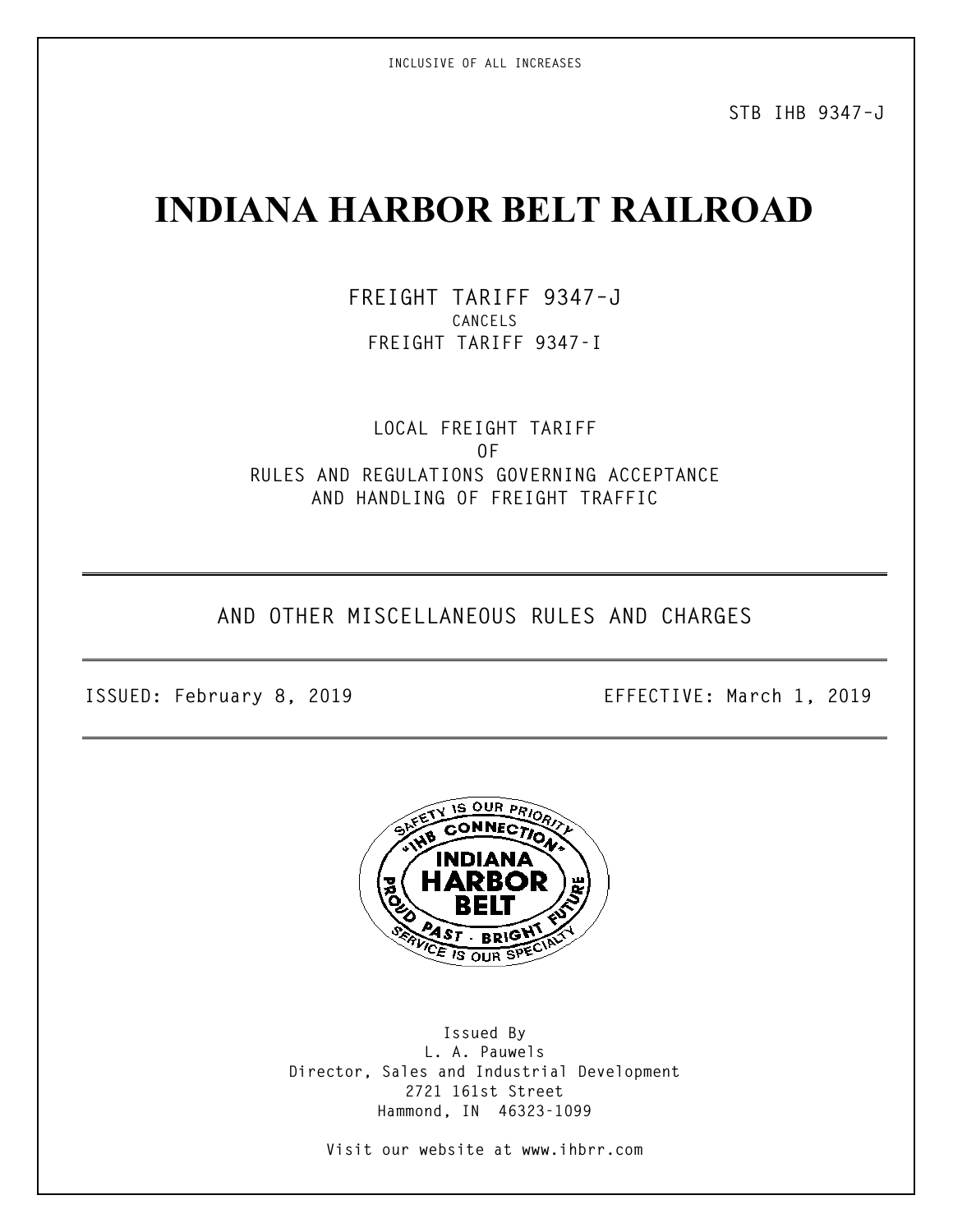## **Table of Contents Subject DI CONCENCE**<br>Cubject **Item** Page

| Subject                                                                     | ltem       | Pag            |
|-----------------------------------------------------------------------------|------------|----------------|
| Additional Service with Regularly Scheduled Crew                            | 220        | 8              |
| Attendants in Charge of Property                                            | 115        | 5              |
| Canceling Items, Method of                                                  | 75         | 4              |
| Car Spotted on IHB Track at Customer Request                                | 180        | $\overline{7}$ |
| Cars Received in Error                                                      | 275        | 10             |
| Cars Received Without Necessary Forwarding Data                             | 245<br>235 | 9<br>8         |
| Cars, Articulated or Permanently Coupled<br>Cars, Capacity of               | 45         | 4              |
| Cars, Empty, Ordered and Refused or Rejected by Industry                    | 120        | 5              |
| Cars, Flat, Heavy Capacity, or Special Type, Charges for                    | 175        | 6              |
| Cars Found to be Leaking Hazardous Materials                                | 330        | 12             |
| Cars Found to be Leaking Non-Hazardous Materials                            | 340        | 13             |
| Cars, Held for Orders                                                       | 240        | 9              |
| Cars, Idler, Charges for                                                    | 200        | 8              |
| Chicago Switching District, Definition of                                   | 110        | 4              |
| Connecting Lines and Junction Points, List of                               |            | 3              |
| Consecutive Numbers                                                         | 30         | 4              |
| Damaged Shipments, Handling of                                              | 210        | 8              |
| Dimensional Shipment Clearance Charge                                       | 300        | 11             |
| Diversion or Reconsignment of Freight                                       | 320        | 12             |
| Freight Car, Field Service Calls                                            | 430        | 14             |
| Freight Car, Damage Repair at Customers Siding                              | 440        | 14             |
| Hazardous Materials Cars - Service Call                                     | 460        | 14             |
| IHB Locomotives Used to Perform Interchange Delivery                        | 400        | 13             |
| Industrial Switch Connection, Maintenance Charge for                        | 280        | 10             |
| Interior Switching                                                          | 130        | 5              |
| Interior Switching to or from Leased Track                                  | 135        | 5              |
| Items and/or Provisions not brought forward                                 | 70         | 4              |
| Locomotive DPU Consisting Service Charge                                    | 298        | 11             |
| Locomotive Field Service Calls<br>Locomotive Fueling Service Charge         | 420<br>290 | 13<br>10       |
| Locomotive Inspection Services                                              | 450        | 14             |
| Locomotives, Wyed                                                           | 270        | 10             |
| Locomotives Reconsisting Service Charge                                     | 295        | 11             |
| Locomotive Repositioning Charge                                             | 390        | 13             |
| Mechanical Refrigeration Services                                           | 265        | 10             |
| Mileage Between Connections                                                 |            | 17             |
| Mileage Between Stations                                                    |            | 16             |
| Movement, Loaded and Empty                                                  | 195        | $\overline{7}$ |
| Pilot Service, Locomotives, Charges for                                     | 160        | 6              |
| Puller Service, Charges for                                                 | 260        | 9              |
| Railroad Flagman Services                                                   | 350        | 13             |
| Railroad Pilot Services                                                     | 360        | 13             |
| Rates and Charges                                                           | 500        | 15             |
| Recrew of Foreign Railroad Train                                            | 370        | 13             |
| Recrew of IHB Train due to Foreign Railroads Inability to Accept            | 380        | 13             |
| Refused or Rejected Cars, Handling of                                       | 205        | 8              |
| Reissued Matter, Method of denoting in supplements                          | 100        | 4              |
| Shipments billed "Order Notify"                                             | 215        | 8              |
| Special Service, Charges for                                                | 230        | 8              |
| Station List and Conditions                                                 | 10         | 4              |
| Stations, Alphabetical list of<br>Stopping in Transit, Loading or Unloading | 170        | 3<br>6         |
| Tariffs, Items, Notes, Rules, etc. Reference to                             | 20         | 4              |
| Train Delay, at Industry                                                    | 310        | 11             |
| Train Delay, Failure to Depart IHB, Charges for                             | 250        | 9              |
| Train Delay, Failure to Take Delivery from IHB, Charges for                 | 255        | 9              |
| Turning Cars to Load or Unload, Charges for                                 | 190        | $\overline{7}$ |
| Uniform Classification, Description of                                      | 5          | 4              |
| Weighing                                                                    | 140        | 6              |
| Weights Where Ascertained                                                   | 155        | 6              |
|                                                                             |            |                |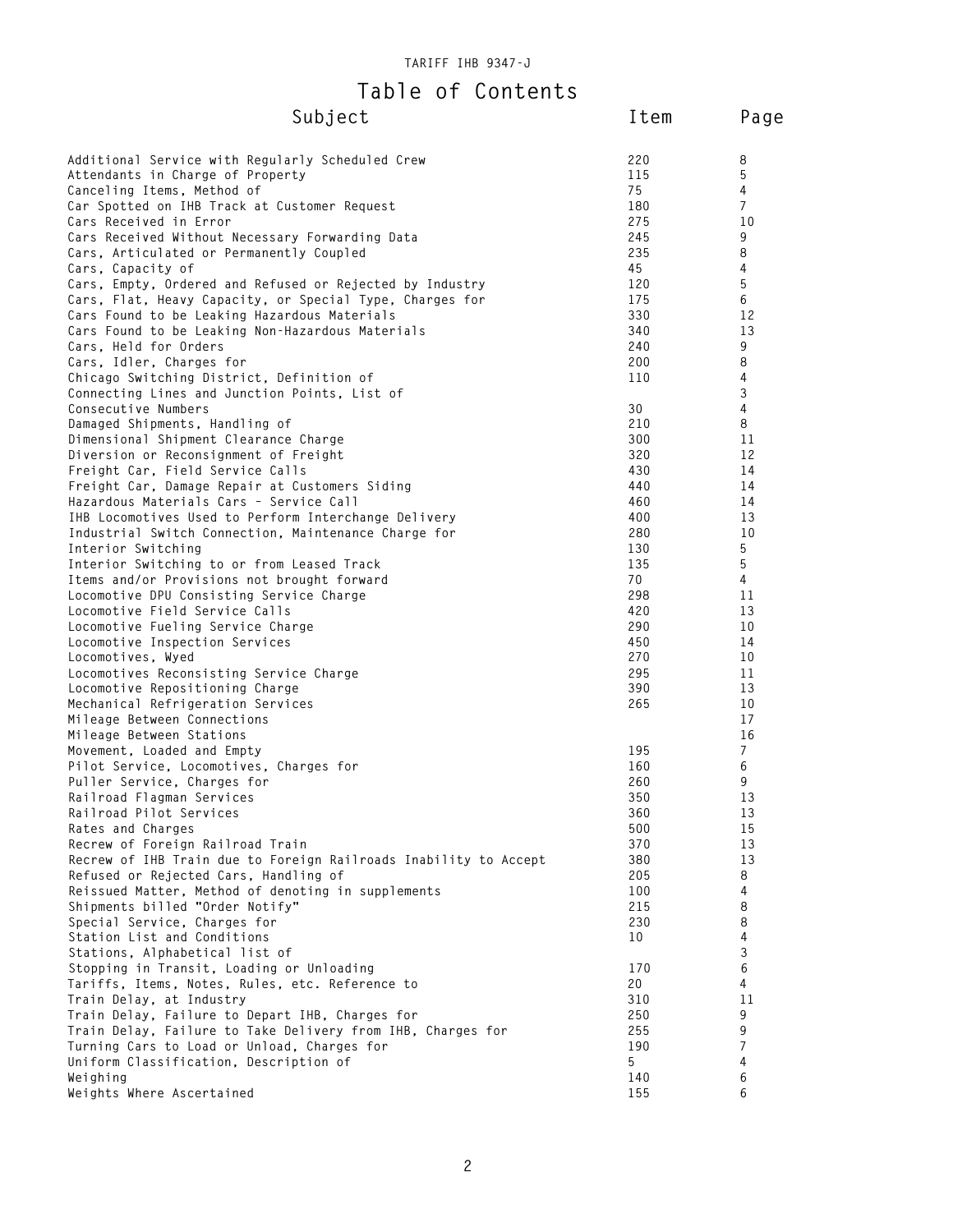#### **TARIFF IHB 9347-J LIST OF CONNECTING LINES AND JUNCTION POINTS RAILROADS JUNCTION POINTS BNSF** BNSF Railway Company **Blue Island, IL Gibson, IN La Grange (Congress Park), IL McCook, IL BOCT Baltimore & Ohio Chicago Terminal Blue Island, IL BRC Belt Railway Company of Chicago Argo, IL CFE Chicago, Fort Wayne and Eastern Blue Island, IL CIC Cedar Rapids and Iowa City Argo, IL (via BRC) CLCY Chessie Logistics Company Thompson, IL CN Canadian National Railway Blue Island, IL Broadview, IL Indiana Harbor, IN Riverdale (Highlawn), IL Norpaul (Schiller Park), IL CPRS Canadian Pacific Railway Gibson, IN Norpaul (Bensenville), IL CRL Chicago Rail Link Argo (via BRC) CSS Chicago SouthShore & South Bend Burnham, IL**<br> **CSXT** CSX Transportation **Blue Island, IL**  $CSX$  Transportation **East Chicago (Indiana Harbor), IN Gibson, IN GRW Gary Railway Indiana Harbor, IN IAIS** Iowa Interstate Railroad<br>**INRD** Indiana Railroad **INRD Indiana Railroad Argo, IL (via BRC) NS Norfolk Southern Railway Blue Island, IL Burnham (Calumet Yard), IL Burns Harbor, IN Gibson, IN Indiana Harbor, IN Osborn, IN SCIH South Chicago and Indiana Harbor Argo, IL (via BRC)**

**WSOR Wisconsin & Southern Railroad Argo, IL (via BRC)**

UP Union Pacific Railroad **Argo**, IL

#### **ALPHABETICAL LIST OF STATIONS**

**Blue Island (Dolton), IL Norpaul (Proviso), IL**

| Alsip, IL           | Elsdon, IL         | Melrose Park, IL  |
|---------------------|--------------------|-------------------|
| Argo, IL            | Franklin Park, IL  | Norpaul, IL       |
| Bellwood, IL        | Gary, IN           | N. Hammond, IN    |
| Blue Island, IL     | Gibson, IN         | Osborn, IN        |
| Bridgeview, IL      | Grasselli, IN      | Portage, IN**     |
| Broadview. IL       | Hammond, IN        | Riverdale, IL     |
| Burnham, IL         | Hegewisch, IL      | Roby, IN          |
| Burns Harbor, IN ** | Highlawn, IL       | South Chicago, IL |
| Calumet City, IL    | Indiana Harbor, IN | Thompson, IL      |
| Chicago Ridge, IL   | Kensington, IL     | Whiting, IN       |
| Dolton, IL          | LaGrange, IL       |                   |
| East Chicago, IN    | McCook, IL         |                   |
|                     |                    |                   |

 **All stations are located within the Chicago Switching District except as noted with a notation of \*\***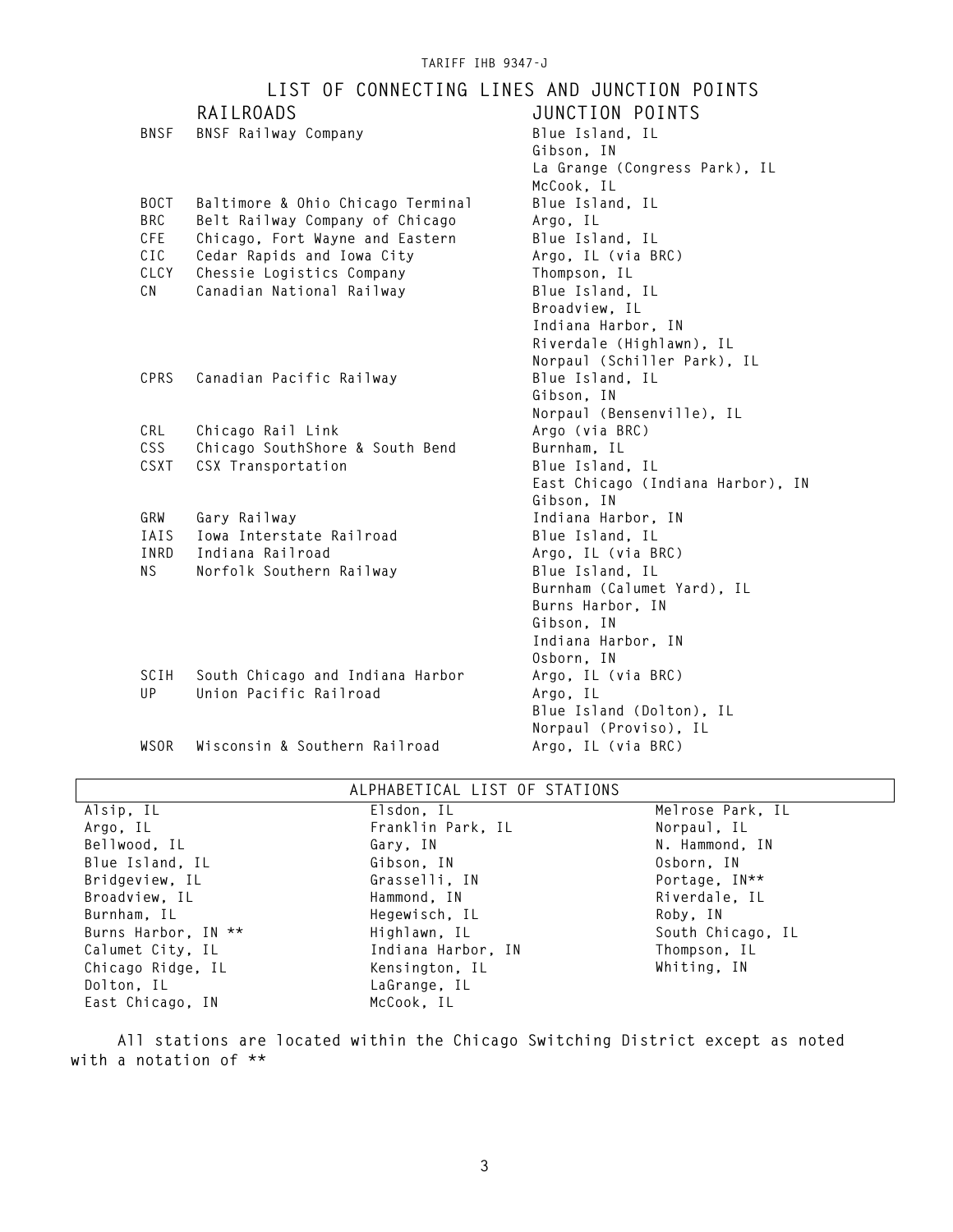## **GENERAL RULES AND REGULATIONS**

| ITEM 5 - DESCRIPTION OF UNIFORM CLASSIFICATION                                                                                                             |
|------------------------------------------------------------------------------------------------------------------------------------------------------------|
| The term "Uniform Classification" when used herein means Uniform Freight Classification UFC                                                                |
| $6000 - Series.$                                                                                                                                           |
| ITEM 10 - STATION LIST AND CONDITIONS                                                                                                                      |
| This tariff is governed by the Official List of Open and Prepay Stations OPSL 6000-Series, to                                                              |
| the extent shown below:                                                                                                                                    |
| PREPAY REQUIREMENTS AND STATIONS CONDITIONS                                                                                                                |
| (A) For additions and abandonment of stations, and except as otherwise shown herein, for prepay                                                            |
| requirements, changes in names of stations, restrictions as to acceptance or delivery of                                                                   |
| freight and changes in station facilities. When a station is abandoned as of a date                                                                        |
| specified in the above named tariff, the rates from and to such station as published in this                                                               |
| tariff are inapplicable on and after that date.                                                                                                            |
| GEOGRAPHICAL LIST OF STATIONS                                                                                                                              |
|                                                                                                                                                            |
| (B) For geographical locations of stations referred to in this tariff by station numbers.                                                                  |
| STATION NUMBERS                                                                                                                                            |
| (C) For the identification of stations, when said stations are shown or referred to by numbers                                                             |
| in this tariff.                                                                                                                                            |
| ITEM 15 - EXPLOSIVES, DANGEROUS ARTICLES                                                                                                                   |
| For rules and regulations governing the transportation of explosives and other dangerous                                                                   |
| articles by freight, also specifications for shipping containers and restrictions governing the                                                            |
| acceptance and transportation of explosives and other dangerous articles, see STB BOE 6000                                                                 |
| Series, AAR, Bureau of Explosives.                                                                                                                         |
|                                                                                                                                                            |
| ITEM 20 - REFERENCE TO TARIFFS, ITEMS, NOTES, RULES, ETC.<br>Where reference is made in this tariff to tariffs, items, notes, rules, etc., such references |
|                                                                                                                                                            |
| are continuous and include supplements to and successive issues of such tariffs and reissues of<br>such items, notes, rules, etc.                          |
|                                                                                                                                                            |
|                                                                                                                                                            |
| ITEM 30 - CONSECUTIVE NUMBERS                                                                                                                              |
| Where consecutive numbers are represented in this tariff by the first and last numbers connected                                                           |
| by the word "to" or a hyphen they will be understood to include both of the numbers shown.                                                                 |
| If the first number only bears a reference mark, such reference mark also applies to the last                                                              |
| number shown and to all numbers between the first and last numbers.                                                                                        |
| ITEM 45 - CAPACITY OF CARS                                                                                                                                 |
| For marked capacities, lengths, dimensions and cubical capacities of cars, see The Official                                                                |
| Railway Equipment Register, STB RER 6411 Series. Cars may not be loaded in excess of the                                                                   |
| maximum load limit stenciled on the car.                                                                                                                   |
|                                                                                                                                                            |
| ITEM 70 - ITEMS AND/OR PROVISIONS NOT BROUGHT FORWARD                                                                                                      |
| Items and/or provisions formerly shown and not brought forward are hereby cancelled.                                                                       |
| ITEM 75 - METHOD OF CANCELLING ITEMS                                                                                                                       |
| As this tariff is supplemented, numbered items with letter suffixes cancel correspondingly                                                                 |
| numbered items in the original tariff or in a prior supplement. Letter suffixes will be used in                                                            |
| alphabetical sequence starting with A.                                                                                                                     |
| EXAMPLE - Item 5-A cancels Item 5, and Item 10-B cancels Item 10-A in a prior supplement, which                                                            |
| in turn cancelled Item 10.                                                                                                                                 |
| ITEM 100 - METHOD OF DENOTING REISSUED MATTER IN SUPPLEMENTS                                                                                               |
| Items brought forward without change from one supplement to another will be designated as                                                                  |
| "REISSUED" by a reference mark in the form of a square enclosing a number, the number being that                                                           |
| of the supplement in which the reissued matter first appeared in its currently effective form.                                                             |
| To determine its original effective date, consult the supplement in which the reissued matter                                                              |
| first became effective.                                                                                                                                    |
| ITEM 110 - DEFINITION OF CHICAGO SWITCHING DISTRICT                                                                                                        |
| Where the term "Chicago Switching District" is used in this tariff, it incorporates the "Chicago                                                           |
| Switching District" as defined in Tariff STB WTL 8020 Series.                                                                                              |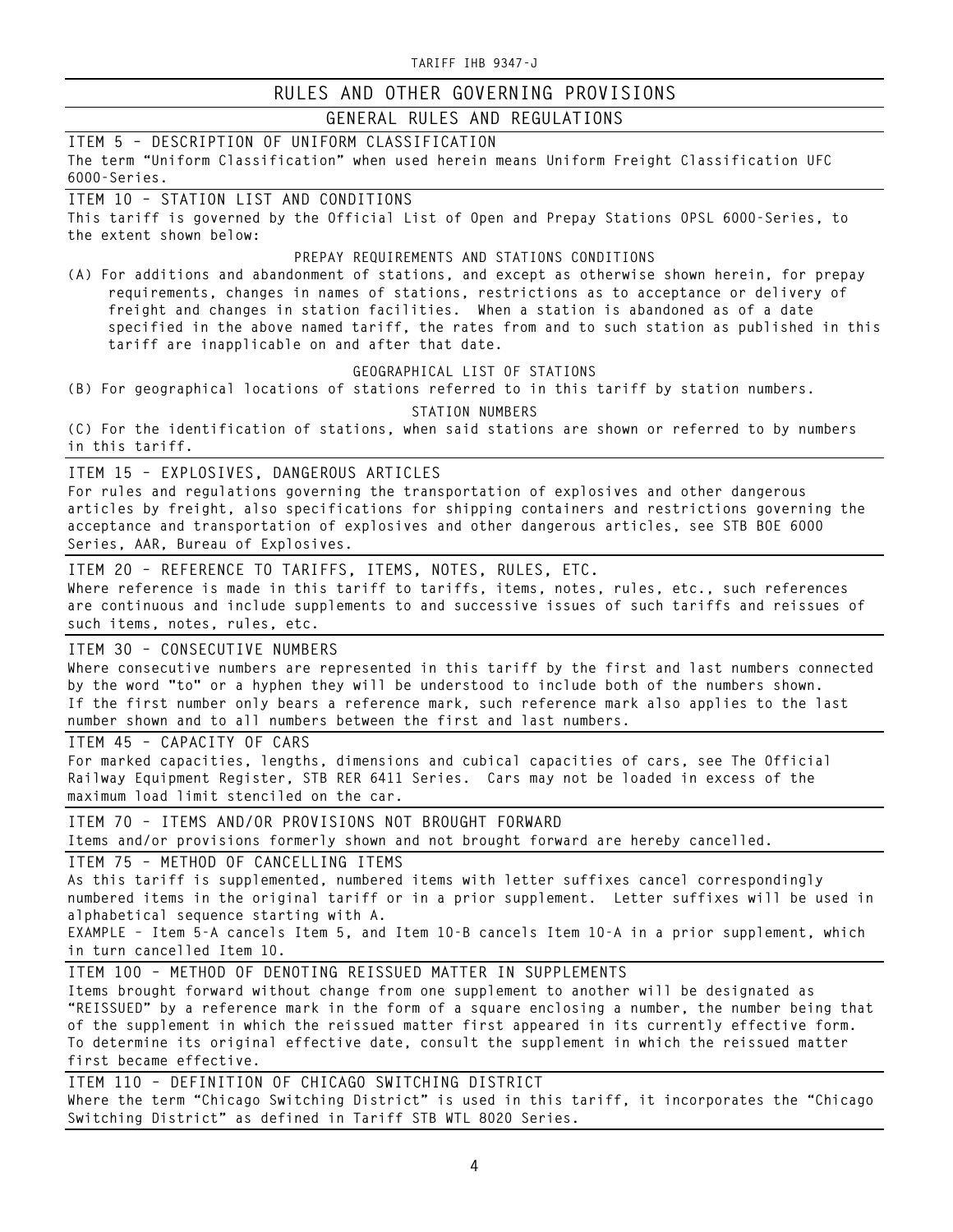## **RULES AND OTHER GOVERNING PROVISIONS**

### **GENERAL RULES AND REGULATIONS**

**ITEM 115 – ATTENDANTS IN CHARGE OF PROPERTY When lawfully published tariffs, provide for attendants, or caretakers in charge of, or to accompany freight, as a part of the freight transportation, the local or proportional rates of the Indiana Harbor Belt Railroad Company for the freight movement will not include the transportation of the attendant or caretaker as a part of the freight charges accruing to the Indiana Harbor Belt Railroad Company. Said attendants or caretakers will be accommodated on the IHB for a charge of RB 115.**

**ITEM 120 – EMPTY CARS ORDERED AND REFUSED OR REJECTED BY INDUSTRY When cars ordered by industries for loading are refused, account of not being in proper condition to load, a charge of RB 120 per car will be made against the railroad furnishing the car.**

**When cars ordered by industries for loading are refused, if in proper condition to load, a charge of RB 120 per car will be made against the party ordering the equipment, also applicable demurrage charges as published in tariff STB IHB 6004 will apply.**

**ITEM 130 – INTERIOR SWITCHING**

**Except as provide below, when a shipper or receiver desires any movement made from one point in its plant to another point in the same plant, such movement will be made for RB 130 per car, upon written request to the Agent of this Company. Locomotives or locomotive cranes of private ownership will be handled at a charge of RB 131 per movement.** 

**ITEM 135 – INTERIOR SWITCHING TO OR FROM LEASED TRACK Except as otherwise provided, the charge for switching loaded cars of private ownership between an industry located on the IHB on the one hand and their leased track, when both are located within the same terminal, shall be RB 135 per car in each direction.**

**ITEM 140 – WEIGHING**

**This company maintains NO track scales**

**Where loads have been transferred, when cars have met with an accident, or when for other similar reasons, there is evidence of loss in transit on the Indiana Harbor Belt Railroad, this company will (when practicable) verify billing weight by re-weighing, without charge.**

- **(1) OUTBOUND RECIPROCAL SWITCH – The first road-haul carrier beyond the Indiana Harbor Belt Railroad is charged with responsibility to weigh cars should weighing be required for billing purposes.**
- **(2) OUTBOUND LINE HAUL – The Indiana Harbor Belt Railroad will not weigh cars for billing purposes.**
- **(3) INBOUND TRAFFIC – The carrier delivering cars to the Indiana Harbor Belt Railroad is charged with the responsibility to furnish weights when required.**
- **(4) When consignors or consignees request that cars be weighed, the following conditions and charges will govern:**
	- **(a) When weighed on consignor's or consignee's track scale located at the industry, a charge of RB 142 per car will be made each time car is weighed, loaded or empty.**
	- **(b) When weighed on private track scales, other than those owned by consignor or consignee, at whose request weighing is done, and within the limits of the station serving both industries, a charge of RB 142 per car will be made each time car is weighed, loaded or empty. In addition, a switching charge of RB 141 per car will be made. The parties desiring the weighing done must make their own arrangements, at their own expense, with the owners of the scale for its use.**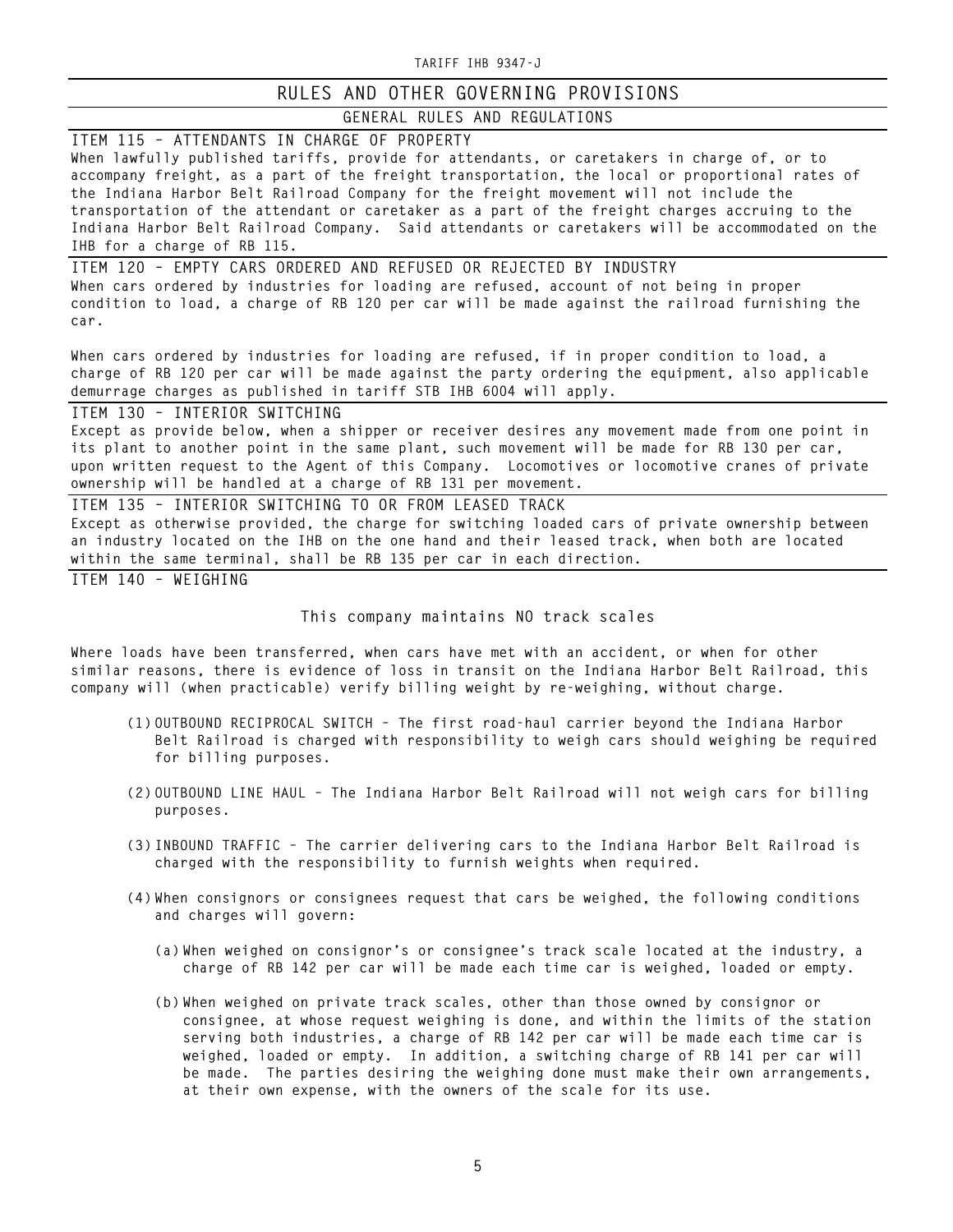#### **RULES AND OTHER GOVERNING PROVISIONS GENERAL RULES AND REGULATIONS**

**ITEM 140 – WEIGHING – Continued**

- **(c) Cars must not be loaded in excess of the stenciled load limit. If cars are overloaded by consignors and require return to the industry or placement on a special track for adjustment of the lading, a switching charge of RB 141 will be assessed against the consignor.**
- **(d) When it is determined that a car was or is presently overloaded while in the possession of the IHB, such overloaded cars will be subject to an overload penalty charge as follows:**

**0000 to 2000 lbs. No Charge 2001 to 7000 lbs. RB 142** 7001 and over

**Except as otherwise provided all charges for weighing and for switching (as shown in this item) will be assessed against and collected from the party requesting the service.**

#### **ITEM 155 – WEIGHTS WHERE ASCERTAINED**

**When a shipment requires ascertainment of weights at destination by reason of consignee's weight agreement, consignee must furnish weights to this railroad by midnight on the second day following the day that the car which contained the shipment is released from demurrage (excluding Saturdays, Sundays or Holidays).**

**In the event the weights are not furnished in accordance with above paragraph, a charge of RB 155 per car, per day, or fraction thereof, will be assessed by this railroad against the consignee, until such weights are furnished. Such charges will commence at 00:01 on the third day following the day that the car which contained the shipment is released from demurrage (excluding Saturdays, Sundays or Holidays).**

**Weights must be furnished by consignee to authorized railroad personnel in writing or by electronic communication.**

#### **For list of Holidays, see Tariff STB IHB 6004 Series.**

**ITEM 160 – CHARGES FOR PILOT SERVICE SUPPLIES, ETC. IN HANDLING OF LOCOMOTIVES, MOVED ON OWN WHEELS UNDER OWN POWER**

**When Locomotives, or Locomotives and Tenders Combined, are moved on own wheels and under own power, requiring the service of a Pilot, or when fuel and other necessary supplies are furnished, charges for such service or supplies will be assessed in addition to the transportation charges.**

**ITEM 170 – STOPPING OF CARS IN TRANSIT TO COMPLETE LOADING OR TO PARTIALLY UNLOAD The Company will not stop cars in transit to partially unload or to complete loading.**

**ITEM 175 – CHARGES FOR USE OF AND ADDITIONAL DETENTION CHARGES ON SPECIAL TYPE OF HEAVY CAPACITY FLAT CARS**

**Special type and heavy capacity flat cars are cars bearing mechanical designation "FW", "FWS", "FD", or "FDS" of any capacity, and cars of mechanical designation "FM" of 200,000 pounds and over nominal capacity as named in Rule 21 of Tariff STB RER 6411 Series.**

- **(1) A loading charge of RB 175 per car used, in addition to the regular switching rates published by the Indiana Harbor Belt Railroad, will be made for the movement of a shipment in equipment as described above. These charges accrue to the Indiana Harbor Belt Railroad.**
- **(2) A use charge as named in Tariff STB RPS 6740 Series, will apply in addition to the loading charge as specified in section (1) when this carrier furnishes equipment as described above. These charges to be paid by the party ordering the equipment shall accrue to the carrier owning or leasing the equipment.**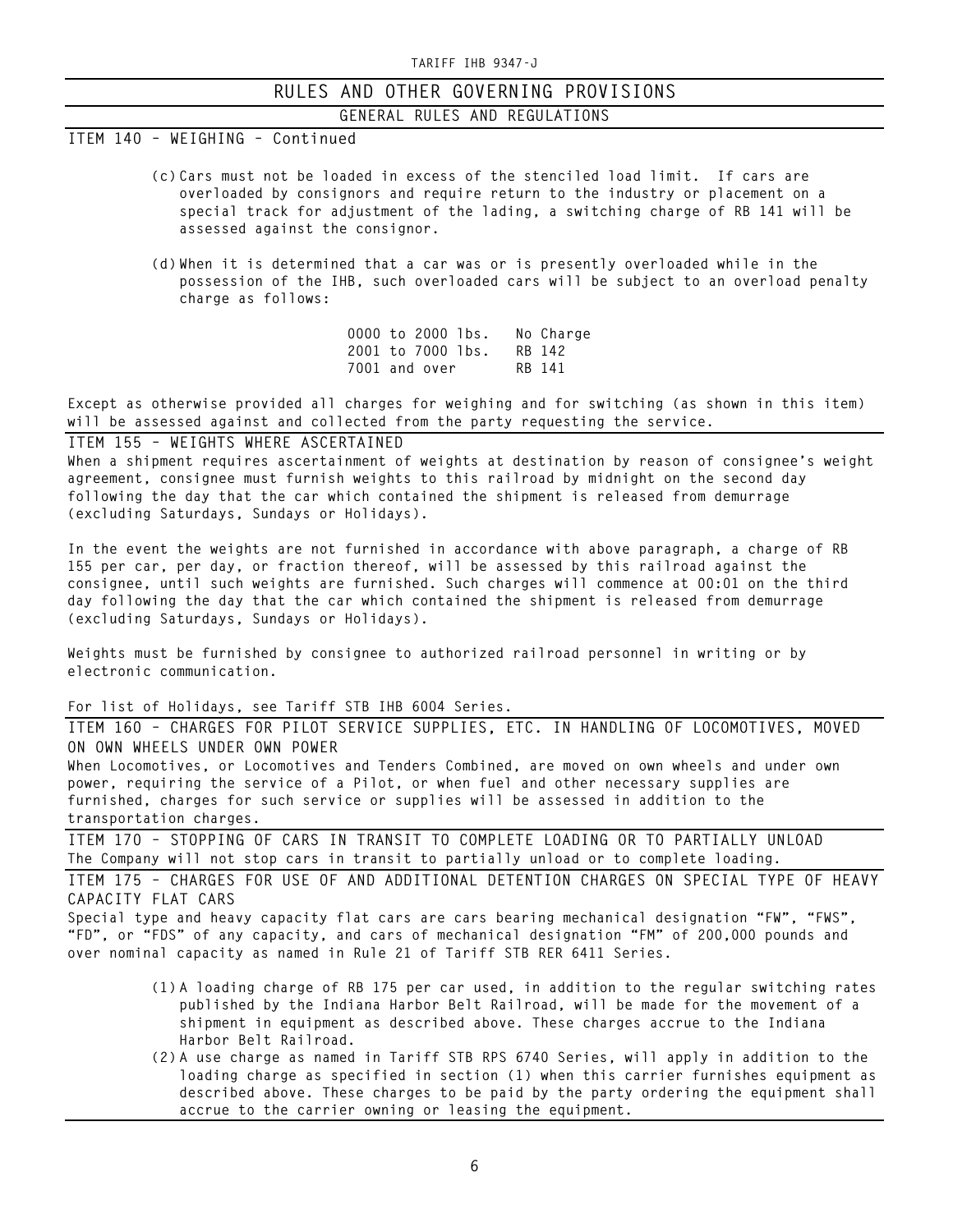## **GENERAL RULES AND REGULATIONS**

**ITEM 175 – CHARGES FOR USE OF AND ADDITIONAL DETENTION CHARGES ON SPECIAL TYPE OF HEAVY CAPACITY FLAT CARS – Continued**

- **(3) When equipment, as described above, are held at origin point, intermediate point, and/or destination point beyond expiration of free time permitted in tariffs lawfully on file with the Surface Transportation Board, they will be subject to the detention charges named in Tariffs STB RPS 6740 and STB IHB 6004. The STB RPS 6740 charges shall accrue to the carrier owning or leasing the equipment and STB IHB 6004 charges shall accrue to the Indiana Harbor Belt Railroad.**
- **(4) When equipment, as described above, is ordered, placed, or released without being used, a use charge named in STB RPS 6740 and STB IHB 6004 shall be assessed. The STB RPS 6740 charges shall accrue to the carrier owning or leasing the equipment and STB IHB 6004 charges shall accrue to the Indiana Harbor Belt Railroad. In addition detention charges as stated in section (3) and other applicable tariff charges will apply.**

**ITEM 180 – CAR SPOTTED ON IHB TRACK AT CUSTOMER REQUEST When a shipper, consignee, car owner or other party requests that a railcar be moved to a location on the IHB other than a private sidetrack, for the purpose of inspecting, sampling, partial or complete unloading, repair or other purpose, the IHB will assess a charge of RB 180 for that service. Charges will be billed to the party requesting the service. Cars so spotted will be subject to demurrage charges as outlined in tariff STB IHB 6004 series. Rate named herein accrues solely to the IHB and is in addition to all other charges which would otherwise be applicable in the absence of this special service.** 

**ITEM 190 – CHARGES FOR CARS REQUIRING LOADING OR UNLOADING FROM ONE SIDE OR END ALSO CHARGES FOR TURNING CARS**

**In instances where it is desired that freight in carloads be placed on delivery tracks at final destination, for unloading from one particular side or end of car, cars when shipped must be properly placarded on both sides and notation made on bill of lading and waybill substantially as follows:**

#### **NOTICE TO CARRIER**

**DELIVER CAR FOR UNLOADING OR LOADING FROM THE DOOR OR END SPECIFIED BY PLACARD.**

**No charge will be made if cars are properly placarded or if bill of lading and waybill provides notation that car has been properly placarded and such has been mutilated, destroyed or lost.**

**When orders are received from consignee to turn a loaded car around that has not been placarded to indicate from which side it must be unloaded, charges for additional service will be performed where facilities are available to turn car around at a charge of RB 190 per car.**

**When orders are received from consignor to turn empty car around for their convenience after it has been placed for loading; such service will be performed where facilities are available at a charge of RB 190 per car.**

**Charges will be collected from the party requesting the service.**

**When the shipper has placed the proper notation on the bill of lading, and the rail carrier issuing the waybill fails to transcribe this notation onto the waybill, a charge of RB 190 per car will be assessed against that carrier when the car must be turned subsequent to placement at destination.**

#### **ITEM 195 – LOADED AND EMPTY MOVEMENT**

**The rate published in this tariff covers the movement of a loaded car one way and the return of the empty, or the placing of an empty car and returning it loaded, unless specified to the contrary. Freight cars of private ownership which have been handled in loaded movement will be returned empty without charge, either to the junction point where received under load or under instructions from car owners to other junction points on the Indiana Harbor Belt Railroad.**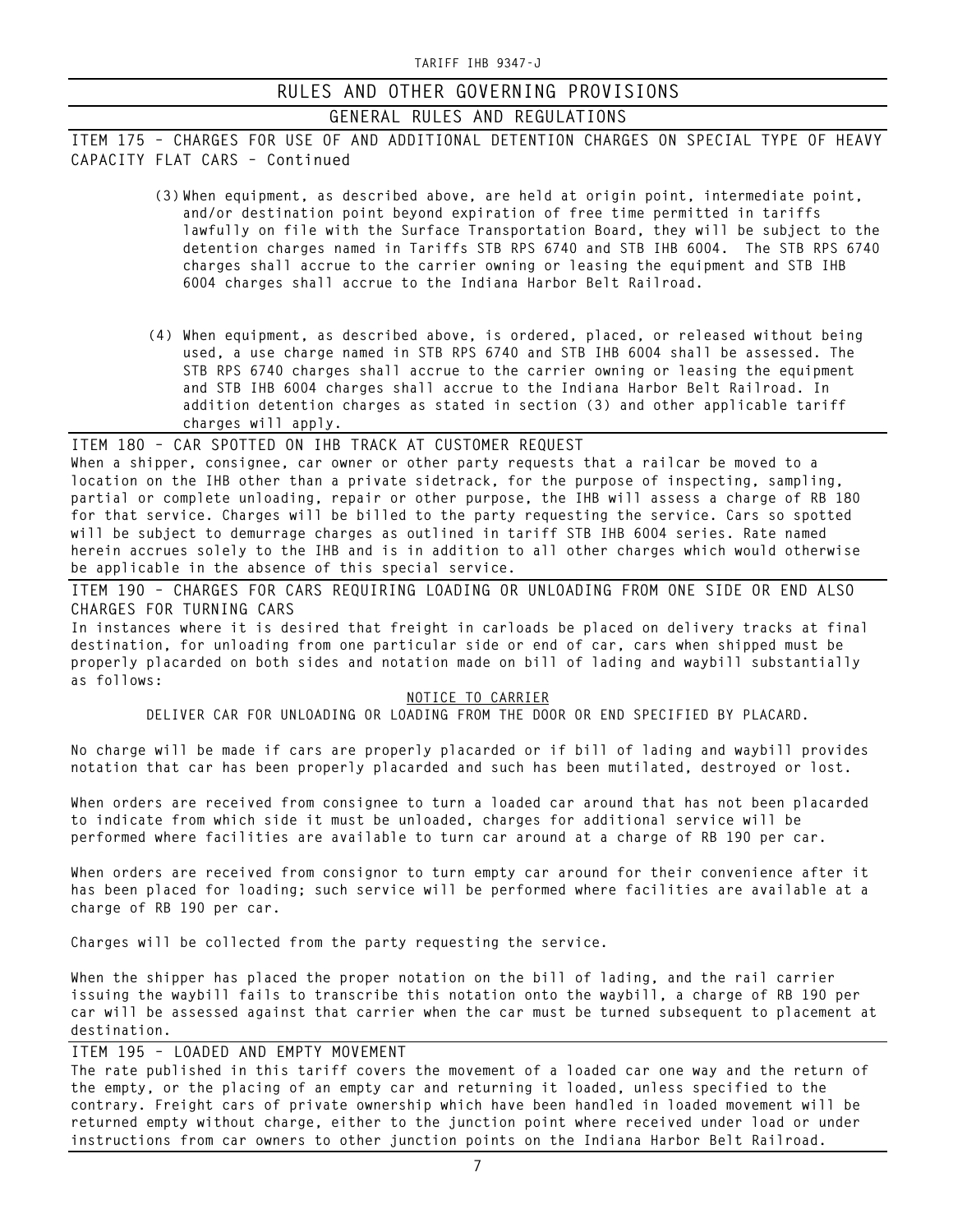## **RULES AND OTHER GOVERNING PROVISIONS**

### **GENERAL RULES AND REGULATIONS**

**ITEM 200 – CHARGE FOR IDLER CARS** 

**When shipments transported by this Company, on account of weight or length or other reason, require idler or spacer cars on which no part of the load rests, charges will be assessed for such idler or spacer car on a per car basis, per tariffs lawfully on file with the Surface Transportation Board. If applicable tariffs do not provide for use of an idler or spacer car, or cars, a charge of RB 200 will be applied for each car so used.**

**ITEM 205 – HANDLING OF REFUSED OR REJECTED CARS OR CARS FORWARDED IN ERROR When cars have arrived at destination and have been refused or rejected by consignee necessitating removal from delivery track, and such cars afterward are accepted by consignee, the additional service performed by this Company in switching the cars from the delivery track to hold track and return will be subject to a charge of RB 205 per car.**

**Cars rejected by consignee, due to overloading or improper loading, may be moved to the nearest available station for transfer or adjustment of lading (transfer point) and subsequent return to consignee at a charge of RB 205 per car. A transfer car shipped to consignee from the transfer point will be subject to a charge of RB 205 per car.**

**If such cars are re-forwarded to another destination, they will be charged the local rate from the point where rejected or refused to the final destination.**

**When loaded cars are released by an industry on the Indiana Harbor Belt Railroad Company and have not been forwarded to another industry or connecting line, and are subsequently returned to the industry at the request of the shipper, a charge of RB 207 per car will be assessed for the entire transportation service from the industry and subsequent return to the industry.**

**Shipments named in this item are also subject to an initial hold charge of RB 206 and will be subject to demurrage terms, as set forth in tariff STB IHB 6004, while it is held awaiting disposition.**

**ITEM 210 – HANDLING OF DAMAGED SHIPMENTS**

**When freight received from another carrier is found to have been damaged by wreck or otherwise necessitating a return to shipper for repairs, or when freight checked at junction points in damaged condition and allowed to go to destination is refused and must be returned, no charge shall be made for the return movement; provided return movement is made by the same route as when forwarded, with reference to original billing to be shown on return billing.**

**ITEM 215 – SHIPMENTS BILLED "ORDER NOTIFY" Shipments originating at stations on the Indiana Harbor Belt Railroad Company will not be accepted if billed order notify, when consigned for delivery within the Chicago Switching District, as described in Tariff STB WTL 8020 Series.**

**ITEM 220 – ADDITIONAL SERVICE WITH REGULARLY SCHEDULED CREW When a customer requests and IHB is able to provide additional service with a regularly scheduled crew, the charge for such service will be RB 230 for a minimum of 4 hours.**

**ITEM 230 – CHARGE FOR SPECIAL SERVICE When special movement is requested in writing requiring the assignment of an engine and crew out of routine service, a charge will be made for each movement in addition to the regular tariff rate applicable on the individual cars, as follows:**

**RB 230 Per Hour, Subject to a Minimum of 12 Hours.**

**Charges will be assessed against the party requesting the service.**

**ITEM 235 – ARTICULATED OR PERMANENTLY COUPLED CARS When shipments loaded in or on articulated cars (two or more units permanently joined together) move from, to, or via points on the Indiana Harbor Belt Railroad, each unit of the articulated equipment will be considered as a separate car.**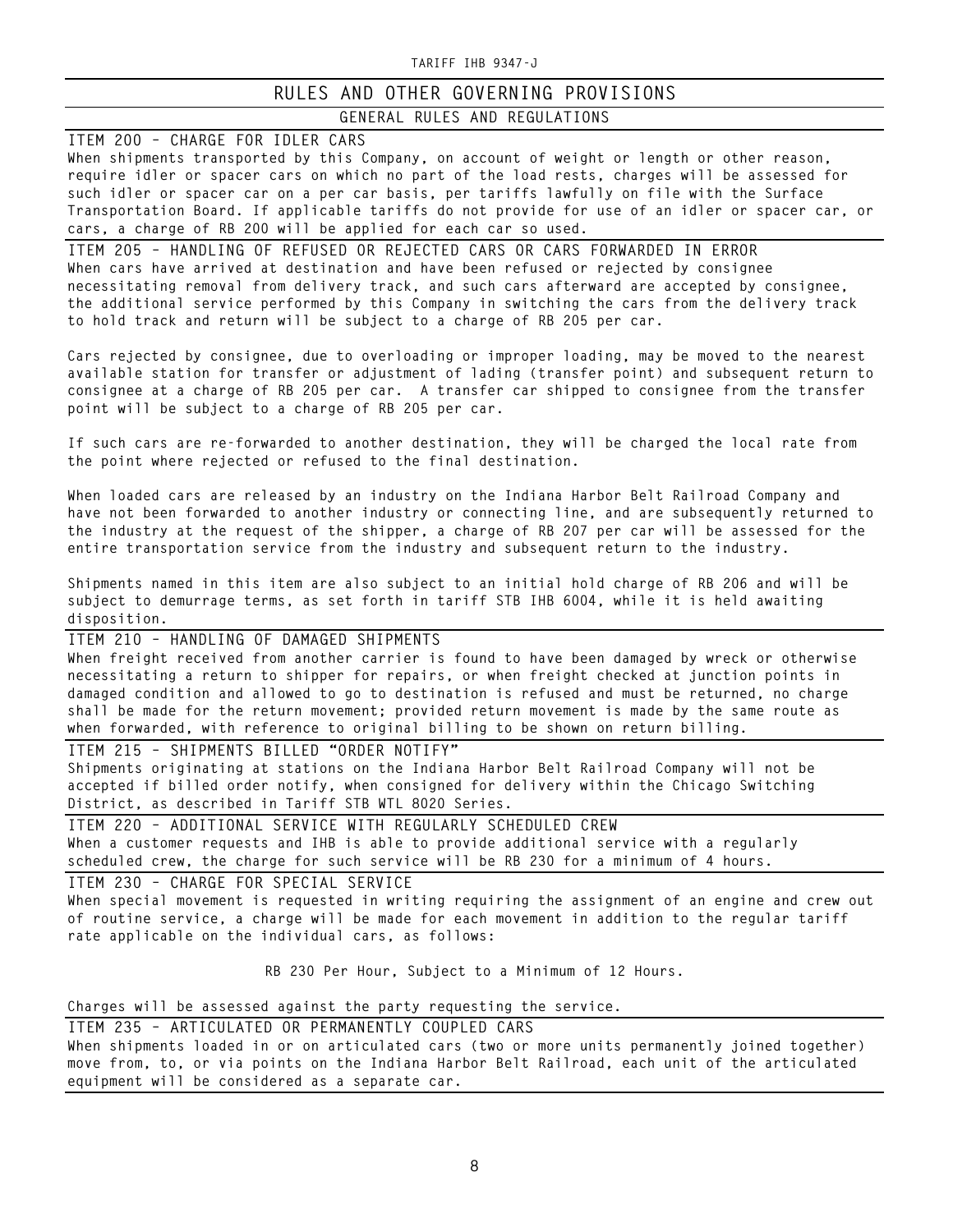#### **RULES AND OTHER GOVERNING PROVISIONS GENERAL RULES AND REGULATIONS**

**ITEM 240 – CARS HELD FOR ORDERS**

**Loaded cars, or empty cars moving on tariff, contract, or exempt quote ordered from industries without final shipping directions or shipping directions with incorrect, incomplete or conflicting instructions, thus making it necessary to hold car for further instructions, will be subject to a charge of RB 240 per car and demurrage charges as named in Tariff STB IHB 6004.**

**ITEM 245 – CARS RECEIVED WITHOUT NECESSARY FORWARDING DATA When a car, loaded or empty, is received from a delivering connecting line without necessary data for forwarding (See Note 1) and must be classified to a hold track awaiting disposition, a penalty charge of RB 245 will be assessed against the delivering carrier. In addition a RB 246 holding charge will be assessed against the delivering carrier for each day, or fraction thereof, that the car is held by IHB waiting disposition from the delivering carrier. The holding charge will begin at 00:01 on the first day following telephone or facsimile notification and shall continue until disposition is furnished.**

**Note 1: The character of the necessary data will be determined by the IHB in accordance with the condition of its service.**

**ITEM 250 – TRAIN DELAY DUE TO RECEIVING CARRIER'S FAILURE TO DEPART WITH CARS FROM IHB Cars for an IHB connecting line carriers, whether in an originating trains or picked up at IHB yards, will be considered available for departure when cars are placed on an outbound track and have been mechanically inspected and air tested. If cars remain on outbound track in excess of 9 hours after cars are available due to failure of the outbound carrier to move cars from the IHB, cars will be subject to a Train Delay charge of RB 250 per car. Thereafter, for every 12 additional hours which the same cars continue to remain on track, all cars on departure tracks and on classification tracks (with the same Class codes) will be subject to an additional Train Delay charge of RB 250 per car.**

**Train Delay charges named in this item accrue solely to IHB and are in addition to all other charges or divisions of revenue which would apply without regard to this item.**

**ITEM 255 – TRAIN DELAY DUE TO RECEIVING CARRIER'S FAILURE TO TAKE DELIVERY OF CARS FROM IHB**

**When IHB notifies a connecting line it desires to make a delivery of cars, and the connecting line refuses to accept, or otherwise fails to allow IHB to physically deliver cars to its receiving yard or other designated interchange location for a period in excess of 9 hours, thus requiring cars to remain on tracks of IHB, cars will be subject to a Train Delay charge of RB 255 per car. Thereafter, for every 12 additional hours that a Connecting line refuses to accept delivery and cars remain on tracks of IHB, all cars on departure tracks and on classification tracks (with the same Class codes) will be subject to an additional Train Delay charge of RB 255 per car.**

**Train Delay charges named in this item accrues solely to IHB and are in addition to all other charges or divisions of revenue which would apply without regard to this item.**

**ITEM 260 – PULLER SERVICE**

**When IHB crews are available, and with the concurrence of IHB Superintendent of Transportation, IHB will provide train Puller Service as agent for the carrier requesting the service, with full indemnification of liability regardless of negligence, at a charge of RB 260 per car, subject to a minimum charge based on 60 cars per train movement.**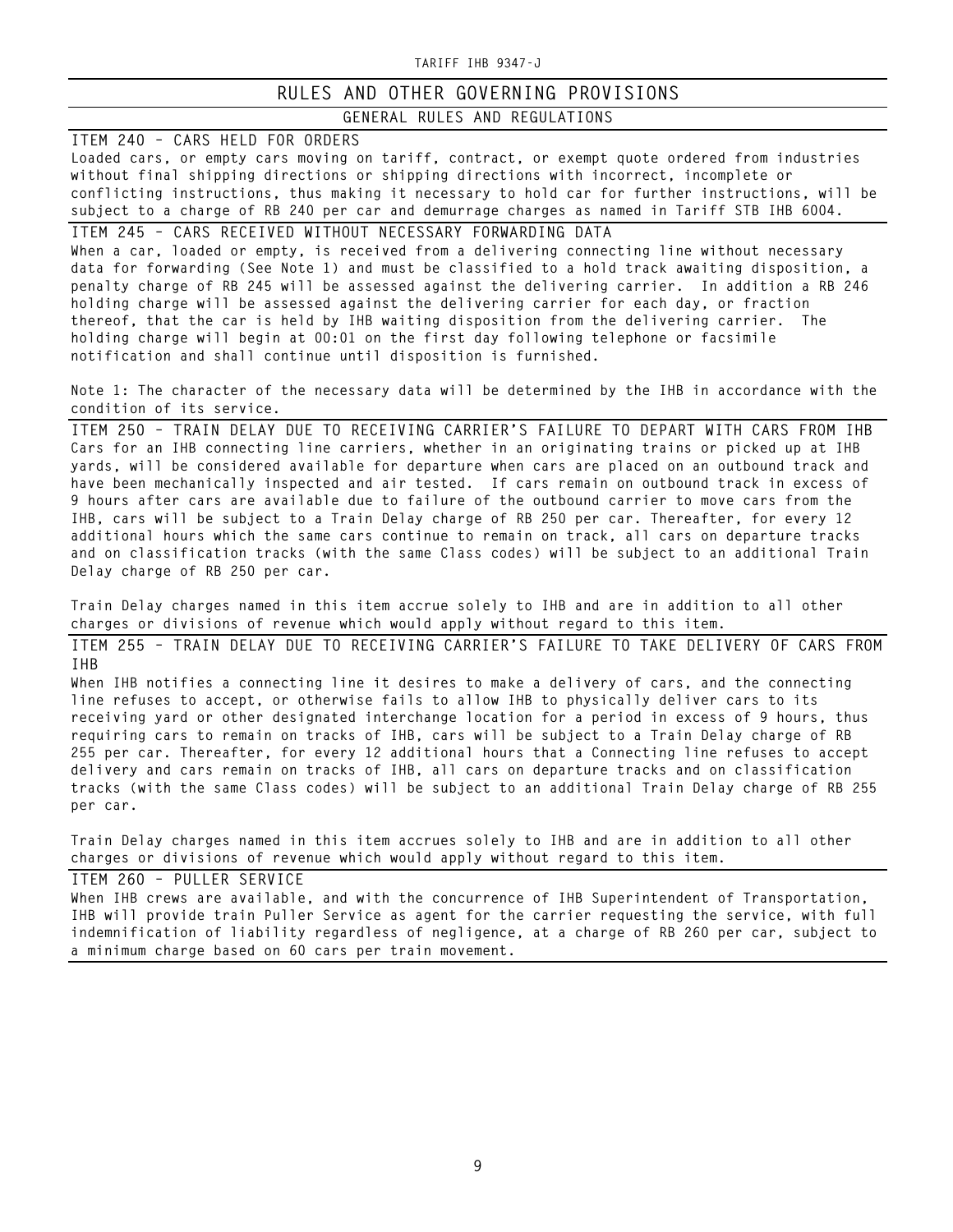### **GENERAL RULES AND REGULATIONS**

**ITEM 265 – MECHANICAL REFRIGERATION SERVICES PERFORMED BY IHB It is the obligation of the delivering inbound carrier to deliver a mechanical refrigeration car to IHB with the mechanical unit operating properly. IHB will perform an inbound mechanical inspection on all loaded mechanical refrigerator cars for the account of the inbound delivering carrier at a charge of RB 265 per inspection. Record will be made of car air temperature as shown by dial thermometer, amount of fuel in tanks as shown by fuel gauge, and whether or not engine is running. If the mechanical refrigeration inspection indicates that the unit is not operating properly, the car will be set out for refrigeration service at a charge of RB 266 per car due from the inbound delivering carrier. ITEM 270 – LOCOMOTIVE POWER WYED ON IHB When IHB is requested to wye locomotive power for another rail carrier with IHB crews, this service will be performed, when practicable, at a charge of RB 270. The charge will be assessed per locomotive and is due from the carrier requesting this service. ITEM 275 – CARS RECEIVED IN ERROR AT INTERCHANGE POINTS ON IHB Loaded or empty cars received in error from a delivering carrier at interchange points on IHB will be returned to that delivering carrier at the charge, per car, loaded or empty, named in this item. BRC \$223.00 CN \$435.00 CFE \$550.00 CP \$435.00 CLCY \$250.00 IAIS \$350.00 All other delivering carriers not specifically named in this item - \$150.00 ITEM 280 – MAINTENANCE CHARGE FOR INDUSTRIAL SWITCH CONNECTIONS The charge for maintaining each industrial switch connection is RB 280 per year. This charge is for the maintenance of each industrial switch located on IHB property, and maintained by IHB, that is used to access privately owned sidetracks. This charge is due and payable by the owner of the sidetrack within thirty (30) days of the date of invoice for this and each succeeding year. Where more than one privately owned sidetrack is served by a single industrial switch connection, each of the individual owners or tenants of the private sidetrack will be liable for an equal share or the charge. EXEMPTIONS This charge will not apply as to any calendar year in which the privately owned sidetrack served by the industrial switch connection originates or terminates seven (7) or more revenue shipments via the IHB.**

**This charge will not apply where specific terms of an executed Sidetrack Agreement so provide.**

**This charge will not apply if the owner of the sidetrack served by the industrial switch connection requests the removal of the industrial switch connection prior to the due date of the invoice.**

**The IHB is under no obligation to provide service to or from those private sidetracks for which any part of the applicable charge is unpaid. If the Industrial Switch Connection Maintenance charge is assessed against the owners of a private side track and remains unpaid, but the connection has not been removed and the owners request service to be resumed, a service restoration charge of RB 280 will be assessed against the owner of the private sidetrack.**

**ITEM 290 – LOCOMOTIVE FUELING SERVICE CHARGE When IHB performs the service of fueling locomotives, the IHB will assess a service charge of RB 290 per gallon of fuel supplied. Said charge will be assessed in addition to the cost of the fuel.**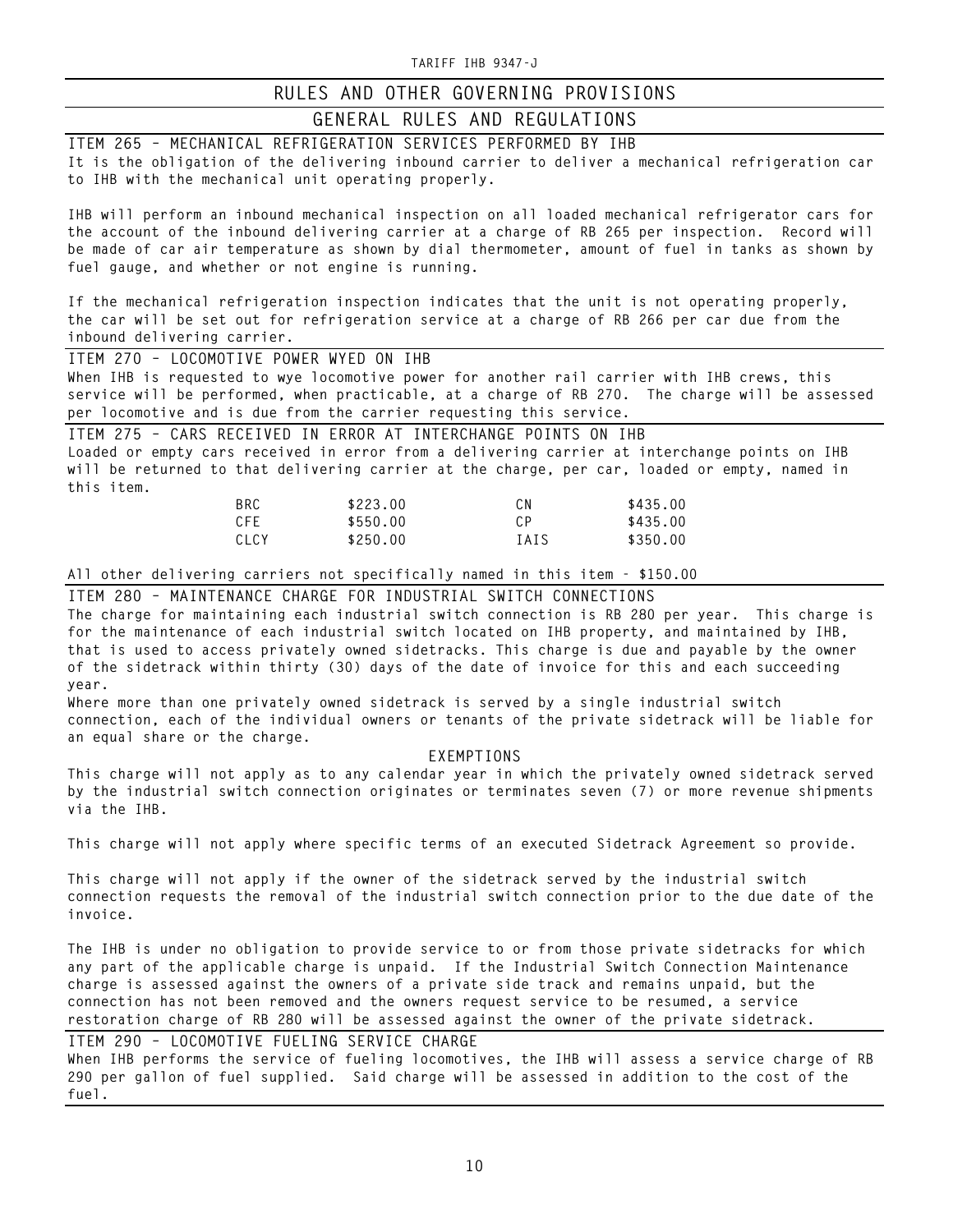### **RULES AND OTHER GOVERNING PROVISIONS**

#### **GENERAL RULES AND REGULATIONS**

**ITEM 295 – LOCOMOTIVE RECONSISTING SERVICE CHARGE When IHB reworks a locomotive consist on orders received by the outbound carrier, a charge of RB 295 per unit will be assessed to the carrier requesting the work. If locomotives supplied to IHB for dispatch are not suitably consisted for the service designated, then the IHB will reconsist the power and assess a charge of RB 295 against the supplying carrier.**

**ITEM 298 – LOCOMOTIVE DPU CONSISTING SERVICE CHARGE When instructions are received by the IHB to place the power consist in a DPU configuration (Head and Rear only), a charge of RB 298 will be assessed to the carrier requesting the work. The charge will be assessed when an outbound train has been successfully DPU'd or if the IHB attempts to DPU a train and is unsuccessful due to any factor excluding an unqualified IHB engineer.**

**When instructions are received by the IHB to eliminate a DPU configuration, in order to run a traditional locomotive consist (Head end only) to the connecting carrier, a charge of RB 299 will be assessed to the carrier requesting the work.**

**When IHB receives a train in DPU configuration and must eliminate DPU configuration to effect delivery of the train at destination, a charge of RB 299 will be assessed to the carrier that delivered the train to the IHB.**

**ITEM 300 – DIMENSIONAL SHIPMENT CLEARANCE CHARGE Dimensional shipments, exceeding height, width or maximum gross weight restrictions as published in "Railway Line Clearances" publication, or any movement which for any reason requires a special clearance file to operate over IHB owned or dispatched tracks, using solely foreign roads crews and power (not in the account of the IHB) will be subject to a "Clearance File" charge of RB 300. This charge will apply on all traffic designated as trackage, haulage or puller movements on the IHB.**

**ITEM 310 – TRAIN DELAY AT INDUSTRY**

**When an IHB crew is delayed in the performance of their normal switching duties at the facility of a customer, and the delay is solely due to the actions of the customer, a charge of RB 310 per hour or fraction thereof will be assessed for the time that such delay occurs after the expiration of the first 30 minutes.**

**When an industry has provided a switch order for inbound cars, and it is subsequently changed or cancelled after four or more hours and prior to the start time of the regular scheduled crew, a charge of RB 311 will be assessed.**

**If an industry requests a change to, or cancels, an existing switch order after the start time of its regular scheduled crew, a charge of RB 312 will be assessed.**

**If an industry issues its initial switch order after the start time of its regular scheduled crew, a late switch order charge of RB 312 will be assessed.**

**These charges will not apply to "open gate industries" that do not issue or require specific spotting instructions.**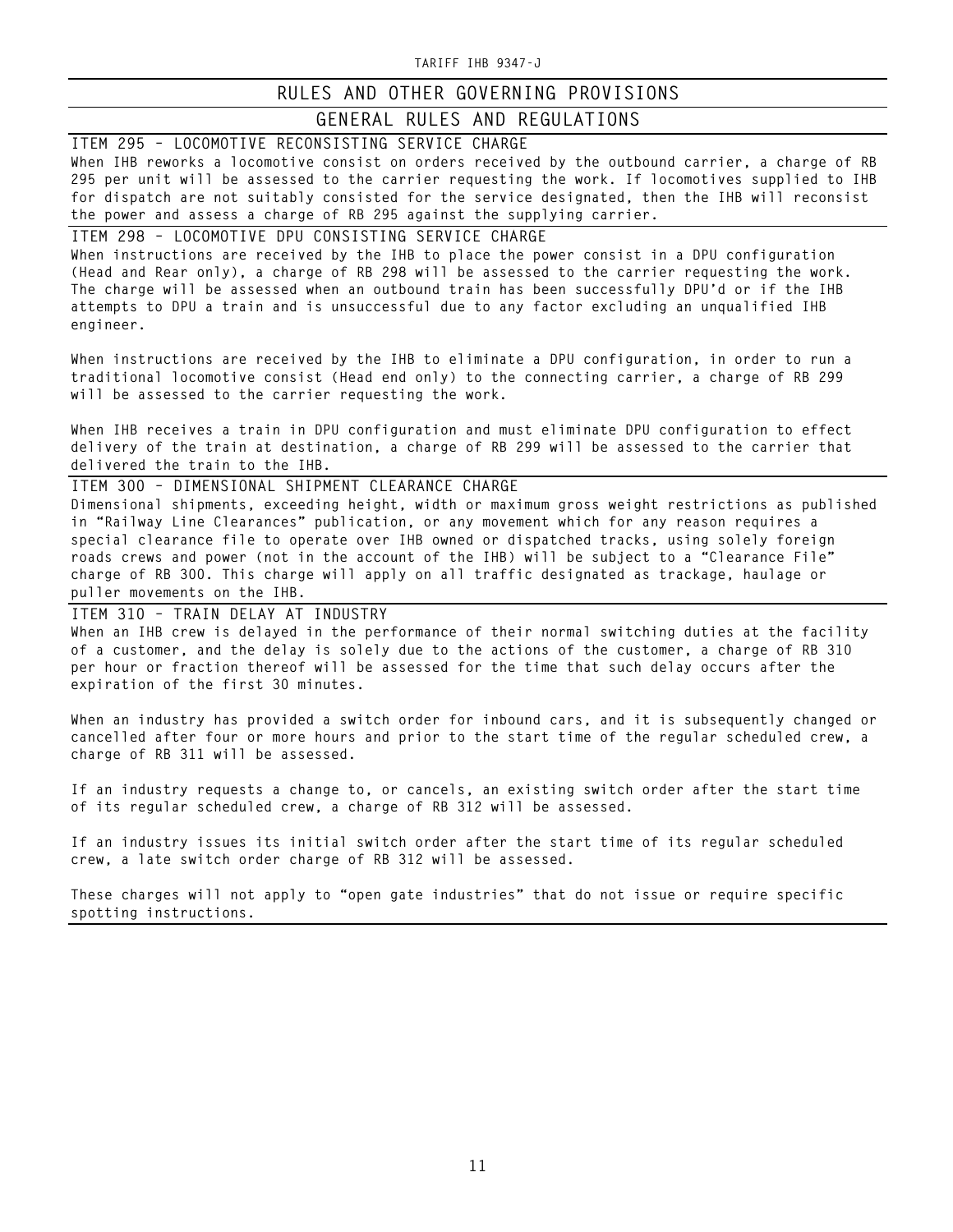### **GENERAL RULES AND REGULATIONS**

**ITEM 320 – DIVERSION OR RECONSIGNMENT OF FREIGHT All carload traffic, including empty equipment and locomotives on own wheels when moving on revenue billing, may be diverted or reconsigned, subject to the following rules, regulations and charges:**

**All requests must be received in writing.**

**The term "Diversion" or "Reconsignment" means:**

- **A change in the name of the consignee and/or consignor;**
- **A change in the destination station;**
- **A change in route;**

**The IHB will only accept diversion or reconsignment orders under the following rules: A car consigned to an IHB industry, being diverted to another IHB industry.**

**A car consigned to an off-line industry, diverted to an IHB industry. If a car is diverted or reconsigned in transit prior to arrival at the IHB, an accessorial charge of \$100 will be assessed for such service.**

**If a car is diverted or reconsigned prior to the arrival at either the IHB Blue Island yard or the designated serving yard for the consignee, an accessorial charge of \$100 will be assessed for such service.**

**If a car is diverted or reconsigned after arrival at either the IHB Blue Island yard or the designated serving yard for the consignee, an accessorial charge of \$205 will be assessed for such service.**

**The IHB will not accept a diversion or reconsignment order on the following:**

**If the car has already been constructively placed at the billed consignee;**

**If the car has already been placed at the billed consignee;**

- **If the car is consigned off-line and is not being diverted to an IHB industry;**
- **Cars routed beyond the IHB; or**
- **If the execution of the order would result in a back-haul.**

**When an order under these rules is received by the IHB, diligent efforts will be made to execute the change while on this line, but the IHB will not be responsible for failure to affect the change order, unless the failure is solely due to an error or negligence by one of its employees. No diversion or reconsignment order shall designate any specific day or time for the execution of said switch order. The above accessorial charges will be in addition to the applicable local, through or switching rate.**

**ITEM 330 – CARS FOUND TO BE LEAKING HAZARDOUS MATERIALS IHB will assess a charge of RB 330 for the handling of cars loaded with or containing residue of Hazardous Materials that are found to be leaking, and for which the IHB or its representatives take action for the securement of the leaking car. The IHB will also assess a charge of RB 331 per man hour for those involved in the securing, monitoring, testing, remediating, transferring and administering any such leaking car.** 

**Charges will be assessed to the shipper shown on the applicable bill of lading. The charge herein set forth includes administrative and switching charges, but does not include all other securement charges and supplies. Shipper remains liable for demurrage, all other materials, clean-up, and other incidental charges associated with the leaking car. In addition, shipper must provide IHB with any reports prepared on shipper's behalf by third party response contractors in connection with such incidents.**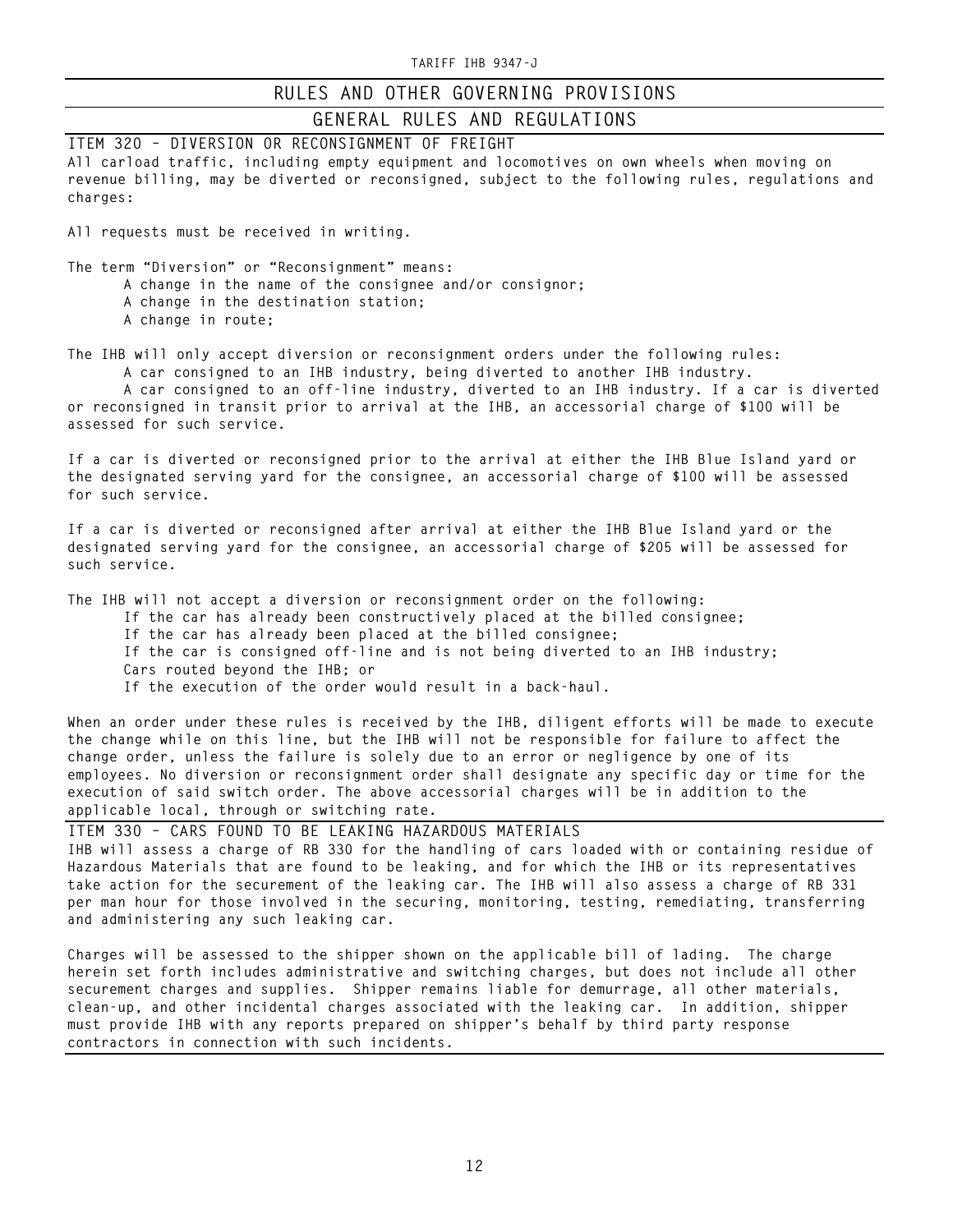### **RULES AND OTHER GOVERNING PROVISIONS**

### **GENERAL RULES AND REGULATIONS**

**ITEM 340 – CARS FOUND TO BE LEAKING NON-HAZARDOUS MATERIALS IHB will assess a charge of RB 340 for the handling of cars loaded with or containing residue of Non-Hazardous Materials that are found to be leaking, and for which the IHB or its representatives take action for the securement of the leaking car.**

**Charges will be assessed to the shipper shown on the applicable bill of lading. The charge herein set forth includes administrative and switching charges, but does not include all other securement charges and supplies. Shipper remains liable for demurrage, all other materials, clean-up, and other incidental charges associated with the leaking car.** 

**ITEM 350 – RAILROAD FLAGMAN SERVICES**

**Should the services of a Railroad Flagman be required under the rules or requirements of this company, or appropriate regulation, the charge for providing such services shall be RB 350. This charge shall be billed to the party requesting the service and assessed per flagman required, per occurrence. The charge as set forth herein is all inclusive. NOTE for purposes of this item, due to Federal Hours of Service regulation, the maximum time a single flagman may be on site will be limited to 8 hours. Jobs which will require flagman services in excess of 8 hours will require a second flagman.**

**Requests for flagman must be submitted prior to 2PM on the business day prior to the date required. Requests for flagmen received after 2PM on the business day prior to need, will be treated as an Emergency Request for Flagman Services and will be charged RB 355.**

**ITEM 360 – RAILROAD PILOT SERVICES**

**When the IHB is required to supply a Pilot Engineer or Pilot Conductor to facilitate movement of a foreign railroad's train then the IHB will bill the appropriate railroad RB 360. This charge will be assessed per pilot per occurrence.**

**ITEM 370 – RECREW OF FOREIGN RAILROAD TRAIN When the IHB is requested or required to recrew a train or light engine movement of a Foreign Railroad, a charge of RB 370 will be made for each crew used. Such charges will be in addition to the regular tariff or puller charges, if any, otherwise due the IHB.**

**ITEM 380 – RECREW OF IHB TRAIN DUE TO FOREIGN RAILROAD'S INABILITY TO ACCEPT Once a receiving railroad has agreed to accept delivery of an extra train or a normally planned delivery and the train has departed its origin point and is subsequently held or refused by receiving carrier while enroute, requiring IHB to recrew the train to facilitate delivery, the IHB will bill the refusing carrier RB 380 for each recrew.**

**ITEM 390 – LOCOMOTIVE REPOSITIONING CHARGE**

**When the IHB is required to reposition foreign locomotives from a yard or junction on the IHB, to protect a train originating at another Terminal on the IHB, the railroad requesting the repositioning will be billed a charge of RB 390 for the cost of the repositioning.**

**ITEM 400 – IHB LOCOMOTIVES USED TO PERFORM INTERCHANGE DELIVERY When IHB Locomotives are required to depart and/or deliver an IHB train to a foreign connection in lieu of the agreed upon proper foreign power, a charge of RB 400 will be assessed to the foreign road that did not provide the power in a timely manner to make the scheduled delivery.**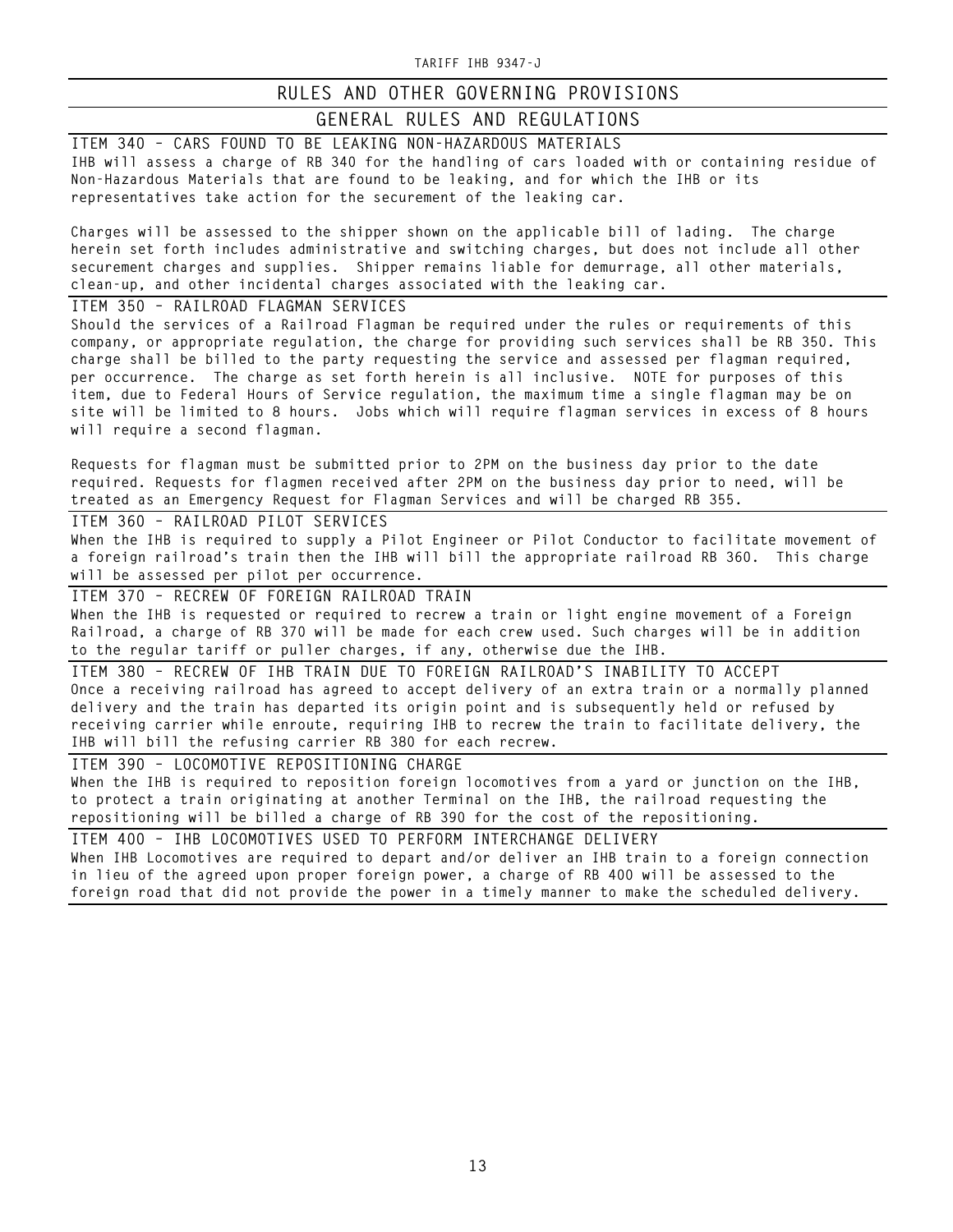## **RULES AND OTHER GOVERNING PROVISIONS**

### **GENERAL RULES AND REGULATIONS**

**ITEM 420 – LOCOMOTIVE, FIELD SERVICE CALLS When the IHB performs a field service call on a foreign owned or leased locomotive on tracks owned or dispatched by the IHB, whether such locomotive is in an IHB or foreign line's train, and the IHB forces provide non-shop service to such locomotive, the IHB will bill the owner or lessor of the locomotive a service charge of RB 420 per locomotive requiring service.** 

**This charge is for the service call only and any materials or parts replaced or repairs performed will be billed in accordance with existing agreements.**

**ITEM 430 – FREIGHT CAR, FIELD SERVICE CALLS**

**When the IHB at the request of the customer performs a field service call to a customer's location, for the purposes of inspection, repair or consultation, the IHB will bill the party requesting the service a charge of RB 430 per man per day.** 

**This charge is for the service call only and any materials or parts replaced or repairs performed will be billed in accordance with existing AAR price lists.** 

**Requesting party's service location must also be covered by a valid IHB side track agreement or a valid liability agreement prior to service call.**

**ITEM 440 – FREIGHT CAR, DAMAGE REPAIR AT CUSTOMERS SIDING When a freight car is found to be damaged at a customer's siding due to the actions of the customer, and the IHB performs a field service call to the customer's location for the purposes of inspection and repair of the damaged car, the IHB will bill the customer a service a charge of RB 440 per man per day.** 

**This charge is for the service call only and any materials or parts replaced or repairs performed will be billed in accordance with existing AAR price lists.**

**Requesting party's service location must also be covered by a valid IHB side track agreement or a valid liability agreement prior to service call.**

**ITEM 450 – LOCOMOTIVE INSPECTION SERVICES The IHB will assess a charge of RB 450 for the inspection and servicing of outbound locomotives. The inspection will be for compliance with current regulations and suitability for transportation. Locomotive Inspection Services charge will be assessed against the road receiving the locomotives.** 

**ITEM 460 – HAZARDOUS MATERIALS CARS - SERVICE CALL IHB will assess a charge of RB 460 for the handling of cars loaded with or containing residue of Hazardous Materials that are found to be in need of corrective action while in the control of the IHB, and for which the IHB or its representatives take action for the securement of the car or for taking necessary corrective action to permit safe movement of the car.**

**Charges will be assessed to the shipper shown on the applicable bill of lading. The charge herein set forth includes administrative and switching charges, but does not include all other securement charges and supplies. Shipper remains liable for demurrage, all other materials, and other incidental charges associated with the corrective action taken on the car.**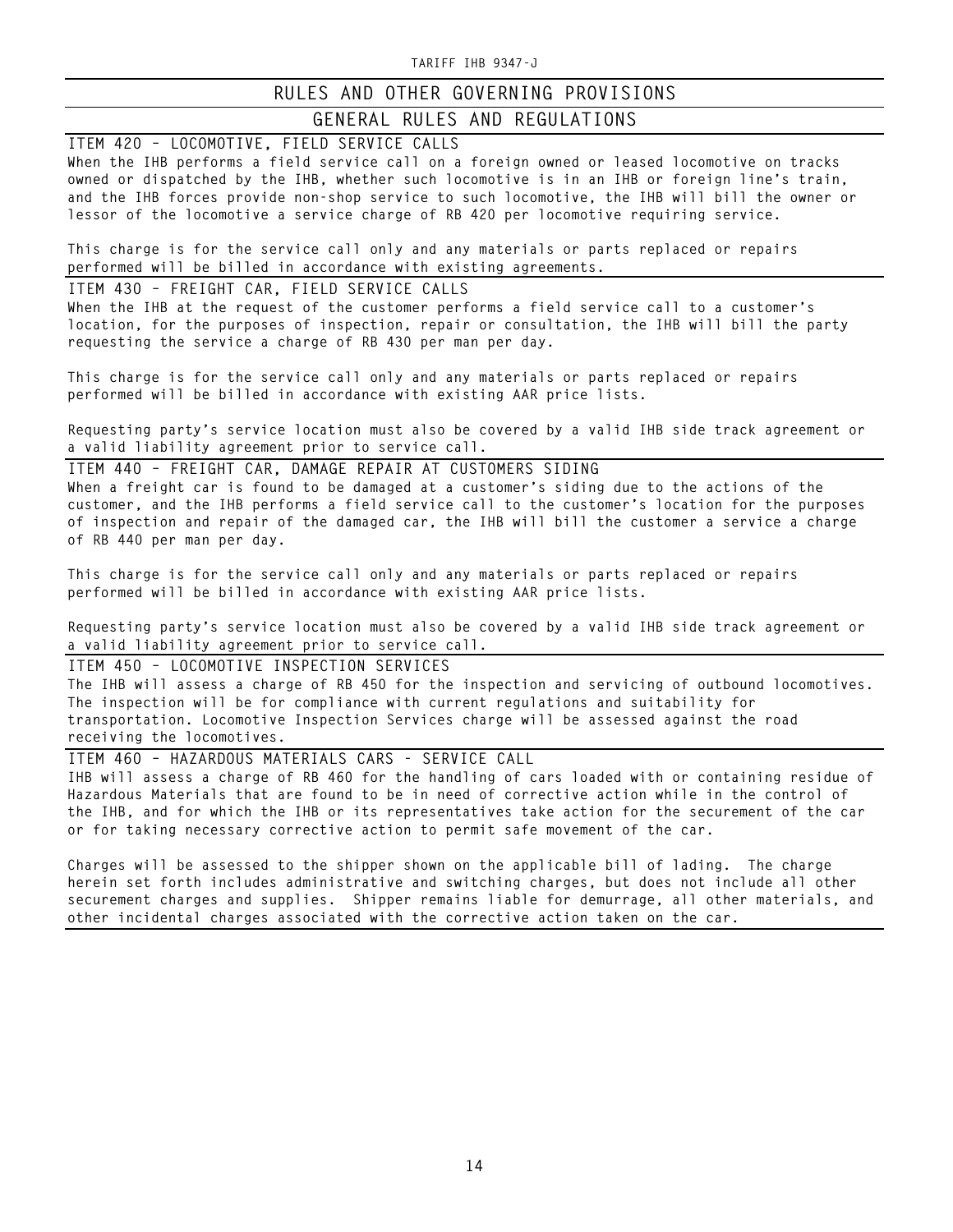| Section 1 - RATES AND CHARGES          |      |            |         |                                                |  |  |  |  |  |  |  |  |  |
|----------------------------------------|------|------------|---------|------------------------------------------------|--|--|--|--|--|--|--|--|--|
|                                        |      |            |         | Rates are stated in dollars per unit as noted. |  |  |  |  |  |  |  |  |  |
| Item 500 - Rate Base numbers and Rates |      |            |         |                                                |  |  |  |  |  |  |  |  |  |
|                                        |      |            |         |                                                |  |  |  |  |  |  |  |  |  |
| Rate Base                              | Rate |            | Unit    |                                                |  |  |  |  |  |  |  |  |  |
| RB 115                                 | \$   | 550.00     | Per Car |                                                |  |  |  |  |  |  |  |  |  |
| RB 120                                 | \$   | 400.00     | Per Car |                                                |  |  |  |  |  |  |  |  |  |
| RB 130                                 | \$   | 250.00     | Per Car |                                                |  |  |  |  |  |  |  |  |  |
| RB 131                                 | \$   | 500.00     | Per Car |                                                |  |  |  |  |  |  |  |  |  |
| RB 135                                 | \$   | 350.00     | Per Car |                                                |  |  |  |  |  |  |  |  |  |
| RB 141                                 | \$   | 550.00     |         | Per Car                                        |  |  |  |  |  |  |  |  |  |
| RB 142                                 | \$   | 150.00     | Per Car |                                                |  |  |  |  |  |  |  |  |  |
| RB 155                                 | \$   | 125.00     |         | Per Car                                        |  |  |  |  |  |  |  |  |  |
| RB 175                                 | \$   | 550.00     |         | Per Car                                        |  |  |  |  |  |  |  |  |  |
| RB 180                                 | \$   | 550.00     | Per Car |                                                |  |  |  |  |  |  |  |  |  |
| RB 190                                 | \$   | 550.00     | Per Car |                                                |  |  |  |  |  |  |  |  |  |
| RB 200                                 | \$   | 330.00     | Per Car |                                                |  |  |  |  |  |  |  |  |  |
| RB 205                                 | \$   | 400.00     | Per Car |                                                |  |  |  |  |  |  |  |  |  |
| RB 206                                 | \$   | 250.00     |         | Per Car                                        |  |  |  |  |  |  |  |  |  |
| RB 207                                 | \$   | 400.00     |         | Per Car                                        |  |  |  |  |  |  |  |  |  |
| RB 230                                 | \$   | 420.00     |         | Per Hour                                       |  |  |  |  |  |  |  |  |  |
| RB 240                                 | \$   | 250.00     | Per Car |                                                |  |  |  |  |  |  |  |  |  |
| RB 245                                 | \$   | 150.00     | Per Car |                                                |  |  |  |  |  |  |  |  |  |
| RB 246                                 | \$   | 60.00      |         | Per Car Per Day                                |  |  |  |  |  |  |  |  |  |
| RB 250                                 | \$   | 177.00     | Per Car |                                                |  |  |  |  |  |  |  |  |  |
| RB 255                                 | \$   | 177.00     |         | Per Car                                        |  |  |  |  |  |  |  |  |  |
| RB 260                                 | \$   | 70.00      |         | Per Car                                        |  |  |  |  |  |  |  |  |  |
| RB 265                                 | \$   | 55.00      |         | Per Inspection                                 |  |  |  |  |  |  |  |  |  |
| RB 266                                 | \$   | 377.00     |         | Per Car                                        |  |  |  |  |  |  |  |  |  |
| RB 270                                 | \$   | 375.00     |         | Per Locomotive                                 |  |  |  |  |  |  |  |  |  |
| RB 280                                 | \$   | 4,000.00   |         | Per Year                                       |  |  |  |  |  |  |  |  |  |
| RB 290                                 | \$   | 0.31       |         | Per Gallon                                     |  |  |  |  |  |  |  |  |  |
| RB 295                                 | \$   | 178.00     |         | Per Locomotive                                 |  |  |  |  |  |  |  |  |  |
| RB 298                                 | \$   | 969.00     |         | Per Train                                      |  |  |  |  |  |  |  |  |  |
| RB 299                                 | \$   | 431.00     |         | Per Train                                      |  |  |  |  |  |  |  |  |  |
| RB 300                                 | \$   | 250.00     |         | Per Car                                        |  |  |  |  |  |  |  |  |  |
| RB 310                                 | \$   | 400.00     |         | Per Hour                                       |  |  |  |  |  |  |  |  |  |
| RB 311                                 | \$   | 50.00      |         | Per Occurrence                                 |  |  |  |  |  |  |  |  |  |
| RB 312                                 | \$   | 250.00     |         | Per Occurrence                                 |  |  |  |  |  |  |  |  |  |
| RB 330                                 |      | \$5,000.00 | Per Car |                                                |  |  |  |  |  |  |  |  |  |
| RB 331                                 | \$   | 100.00     |         | Per Hour Per Man                               |  |  |  |  |  |  |  |  |  |
| RB 340                                 |      | \$2,500.00 |         | Per Car                                        |  |  |  |  |  |  |  |  |  |
| RB 350                                 |      | \$1,800.00 |         | Per Flagman Per Occurrence                     |  |  |  |  |  |  |  |  |  |
| RB 355                                 |      | \$3,600.00 |         | Per Flagman For Emergency call out             |  |  |  |  |  |  |  |  |  |
| RB 360                                 |      | \$1,800.00 |         | Per Pilot Per Occurrence                       |  |  |  |  |  |  |  |  |  |
| RB 370                                 |      | \$4,800.00 |         | Per Crew                                       |  |  |  |  |  |  |  |  |  |
| RB 380                                 |      | \$4,800.00 |         | Per Crew                                       |  |  |  |  |  |  |  |  |  |
| RB 390                                 |      | \$1,800.00 |         | Per Repositioning                              |  |  |  |  |  |  |  |  |  |
| RB 400                                 | \$   | 900.00     |         | Per Occurrence                                 |  |  |  |  |  |  |  |  |  |
| RB 420                                 | \$   | 468.00     |         | Per Locomotive                                 |  |  |  |  |  |  |  |  |  |
| RB 430                                 | \$   | 468.00     |         | Per Man Per Day or Part Thereof                |  |  |  |  |  |  |  |  |  |
| RB 440                                 | \$   | 468.00     |         | Per Man Per Day or Part Thereof                |  |  |  |  |  |  |  |  |  |
| RB 450                                 | \$   | 180.00     |         | Per locomotive                                 |  |  |  |  |  |  |  |  |  |
| RB 460                                 |      | \$1,000.00 |         | Per Car, Per Item, Per Incident                |  |  |  |  |  |  |  |  |  |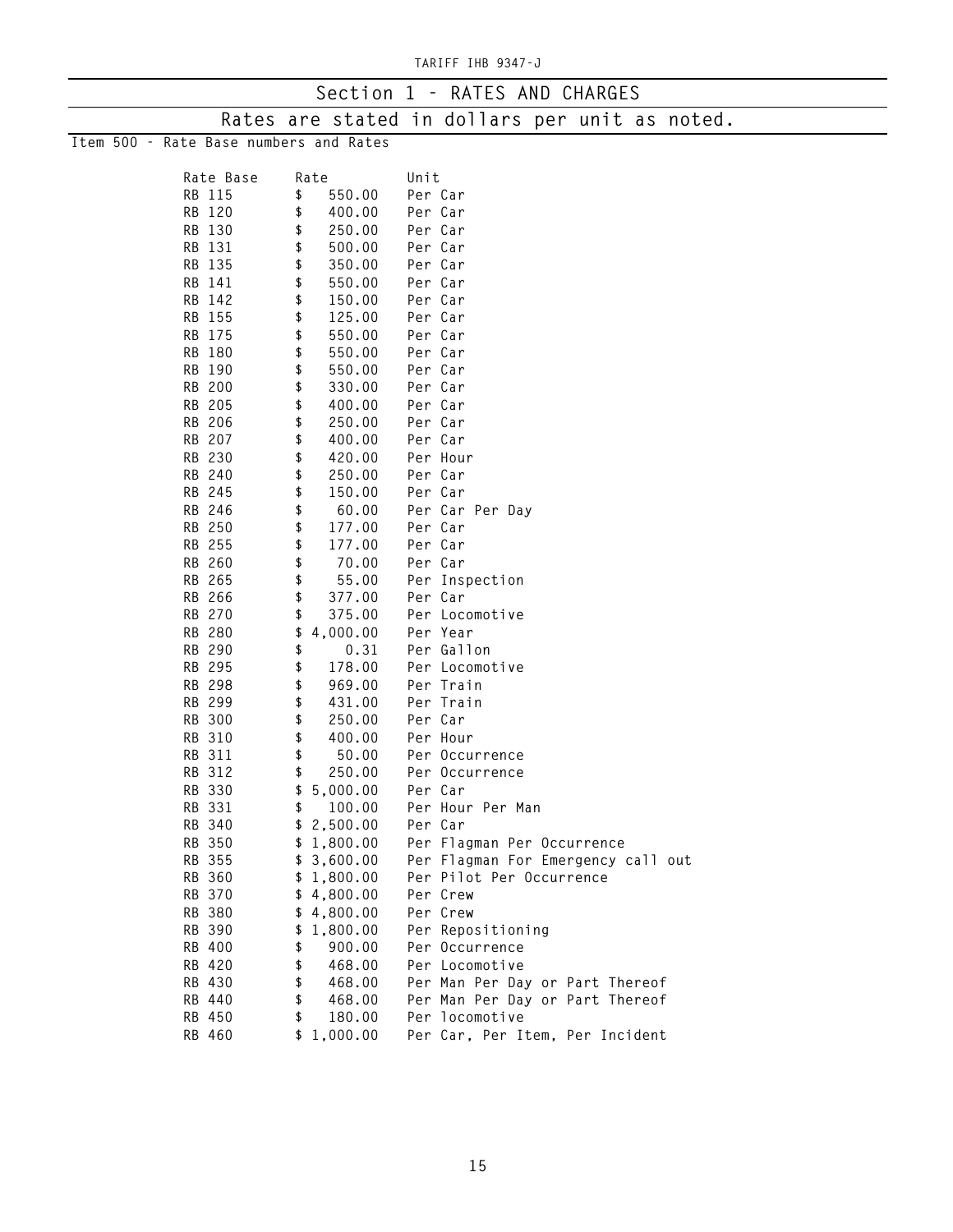**Section 2 – Mileage Tables**

## MILEAGE BETWEEN STATIONS

Applicable only on traffic originating at and destined to Industries and Team Tracks located on the Indiana Harbor Belt Railroad and between Junctions with Connecting Lines

| IS OUR PRIOR                                                                                                                                                          | $\equiv$                | ᆜ                       | ᆜ                | پ              | ᆜ              | ᆜ              | ᆜ      | $\overline{z}$ | $\overline{z}$ | $\equiv$       | $\equiv$                 | ᆜ              | ᆜ              | ᆜ             |
|-----------------------------------------------------------------------------------------------------------------------------------------------------------------------|-------------------------|-------------------------|------------------|----------------|----------------|----------------|--------|----------------|----------------|----------------|--------------------------|----------------|----------------|---------------|
| <b>SAFETY</b><br>CONNECTION<br><b>AHIS</b><br><b>INDIANA</b><br><b>HARBOR</b><br><b>HOLLAND</b><br><b>ROAD</b><br>BELI<br>AST BRIGHT<br><b>SERVICE IS OUR SPECIAL</b> | Argo                    | Bellwood                | Blue Island      | Burnham        | Calumet City   | Chicago Ridge  | Elsdon | Gary           | Gibson         | Kensington     | LaGrange (Congress Park) | <b>McCook</b>  | Norpaul        | South Chicago |
| Argo IL<br><b>Bridgeview IL</b>                                                                                                                                       |                         | 8                       | 15               | 23             | 21             | 6              | 8      | 33             | 24             | 24             | 4                        | 1              | 11             | 26            |
| Bellwood IL<br><b>Broadview IL</b><br>Melrose Park IL                                                                                                                 | 8                       |                         | 23               | 31             | 29             | 14             | 16     | 41             | 32             | 32             | 4                        | $\overline{7}$ | 3              | 34            |
| Blue Island, IL<br>Alsip, IL<br>Dolton, IL<br>Highlawn, IL<br>Riverdale, IL                                                                                           | 15                      | 23                      |                  | 8              | 6              | 9              | 23     | 18             | 9              | 9              | 19                       | 16             | 26             | 11            |
| Burnham, IL<br>Hegewisch, IL<br>Roby, IN                                                                                                                              | 23                      | 31                      | 8                |                | $\overline{2}$ | 17             | 31     | 14             | 5              | $\overline{7}$ | 27                       | 24             | 34             | 6             |
| Calumet City, IL                                                                                                                                                      | 21                      | 29                      | 6                | $\overline{2}$ |                | 15             | 29     | 12             | 3              | 5              | 25                       | 22             | 32             | 5             |
| Chicago Ridge, IL                                                                                                                                                     | 6                       | 14                      | $\boldsymbol{9}$ | 16             | 15             |                | 14     | 27             | 18             | 18             | 10                       | $\overline{7}$ | 17             | 20            |
| Elsdon, IL                                                                                                                                                            | 8                       | 16                      | 23               | 31             | 29             | 14             |        | 41             | 32             | 32             | 12                       | 9              | 19             | 34            |
| Gary, IN                                                                                                                                                              | 33                      | 41                      | 18               | 14             | 12             | 27             | 41     |                | 9              | 17             | 37                       | 34             | 44             | 17            |
| Gibson, IN<br>East Chicago, IN<br>Grasselli, IN<br>Hammond, IN<br>Indiana Harbor, IN<br>Osborn, IN<br>Whiting, IN                                                     | 24                      | 32                      | 9                | 5              | 3              | 18             | 32     | 9              |                | 8              | 28                       | 25             | 35             | 8             |
| Kensington, IL                                                                                                                                                        | 24                      | 32                      | $\boldsymbol{9}$ | $\overline{7}$ | 5              | 18             | 32     | 17             | 8              |                | 28                       | 25             | 35             | 8             |
| LaGrange (Congress Park), IL                                                                                                                                          | $\overline{\mathbf{4}}$ | $\overline{\mathbf{4}}$ | 19               | 27             | 25             | 10             | 12     | 37             | 28             | 28             |                          | 3              | $\overline{7}$ | 30            |
| McCook, IL                                                                                                                                                            | $\mathbf{1}$            | $\overline{7}$          | 16               | 24             | 22             | $\overline{7}$ | 9      | 34             | 25             | 25             | $\mathfrak{S}$           |                | 10             | 27            |
| Norpaul, IL<br>Franklin Park, IL<br>Thompson, IL                                                                                                                      | 11                      | 3                       | 26               | 31             | 32             | 17             | 19     | 44             | 35             | 35             | $\overline{7}$           | 10             |                | 37            |
| South Chicago, IL                                                                                                                                                     | 26                      | 34                      | 11               | $\overline{7}$ | 5              | 20             | 34     | 17             | 8              | 8              | 30                       | 27             | 37             |               |